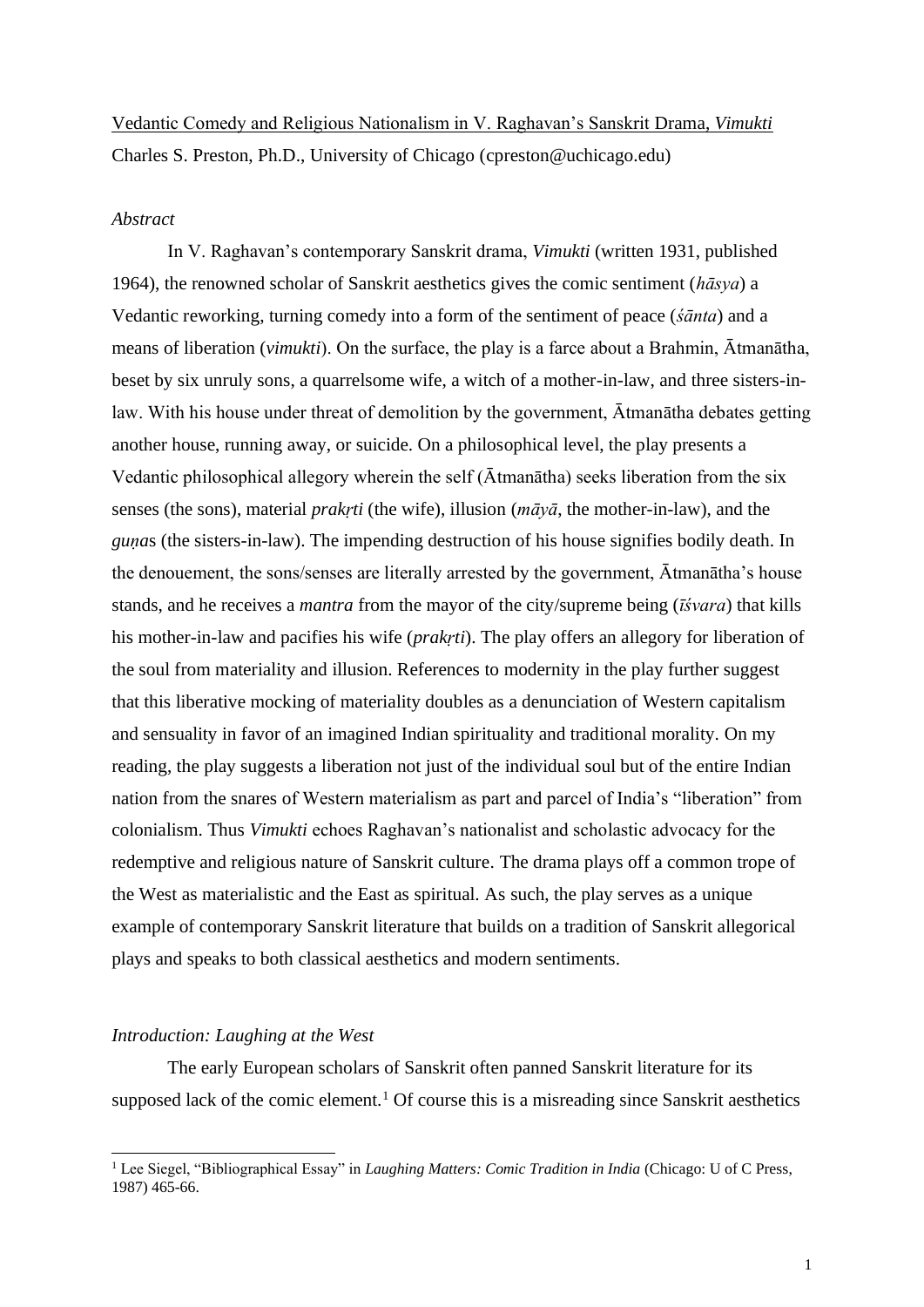includes the comic "*hāsya*" as one of the major sentiments, and there are numerous plays labeled *prahasana*s. While is often quite difficult for someone of a different culture to comprehend another culture's jokes, Orientalists generally viewed Sanskrit literature as overly philosophical. It was against this denial of the comic in Sanskrit that Lee Siegel wrote his book *Laughing Matters*; but long before Siegel, the noted Indologist Dr. V. Raghavan also made a case for the existence of the comic in Sanskrit in lectures given in 1953 at the University of Oxford and in 1964 at the University of Chicago.<sup>2</sup> Raghavan's lectures also intended to overturn this Orientalist tendency to ignore comedy in Sanskrit literature. Yet in doing so Raghavan manages to give credence to the initial Orientalist tendency to see India as overly philosophical: "Because the Indian mind had been predominantly philosophical, it is not correct to deny it the perception of the comic; for to do so is to deny its very prominent characteristic of the philosophical outlook."<sup>3</sup> In other words, it is inherent in a selfessentializing view of the Indian mind as philosophical to have comedy. As if to make his case, V. Raghavan himself authored a comedic philosophical play in Sanskrit, entitled *Vimukti*, written in 1931 and published in 1964 and in 1968, in which the philosophical ideal of liberation requires a certain comic sensibility.

*Vimukti* is at once a comedy and an allegory, and the Sanskrit and Vedānta traditions also have a long history of philosophical allegories, extending back to the Upaniṣads (e.g. *Śvetāśvataraopnaṣd* 4.6-7 and *Muṇḍakopaniṣad* 3.1), and continuing to classic dramatic allegories such as Kṛṣṇamiśra's *Prabodhacandrodaya* and Vedānta Deśika's *Saṃkalpasūryodaya* which respectively promote Advaita and Viśiṣṭādvaita Vedānta. <sup>4</sup> This tradition of Vedānta philosophical allegories continues with V. Raghavan's *Vimukti*, wherein the main character,  $\bar{A}$ tmanātha, represents *purusa* (the soul), who is beset by difficult family members who represent *prakṛti* and an evil mother-in-law who is *māyā*, is threatened by Death who threatens to destroy his house/body, and is finally freed with the help of the mayor, who is the supreme deity, and the realization of all of it as an allegory and everything as a play. *Vimukti* is on one level a farce about a family's dysfunctionality, and on the next level it is all an allegory for the self's enmeshment in materiality. Like *Prabodhacandrodaya*  and *Saṃkalpasūryodaya*, there is also a doxographical concern about different schools of

<sup>2</sup> V. Raghavan, *The Comic Element in Sanskrit Literature*, (Madras: The Samskrita Ranga, 1989). Siegel's book was published in 1987, two years before Raghavan's student S.S. Janaki published his essays as The Comic Element in Sanskrit Literature in 1989. Siegel therefore does not mention Raghavan's work at all, and one wonders how his book might have been different had he had access to Raghavan's lectures. 3 Ibid., 19.

<sup>4</sup> See Michael S. Allen "Dueling Dramas, Dueling Doxographies: The *Prabodhacandrodaya* and *Saṃkalpasūryodaya*" *Journal of Hindu Studies* (2016): 273-297.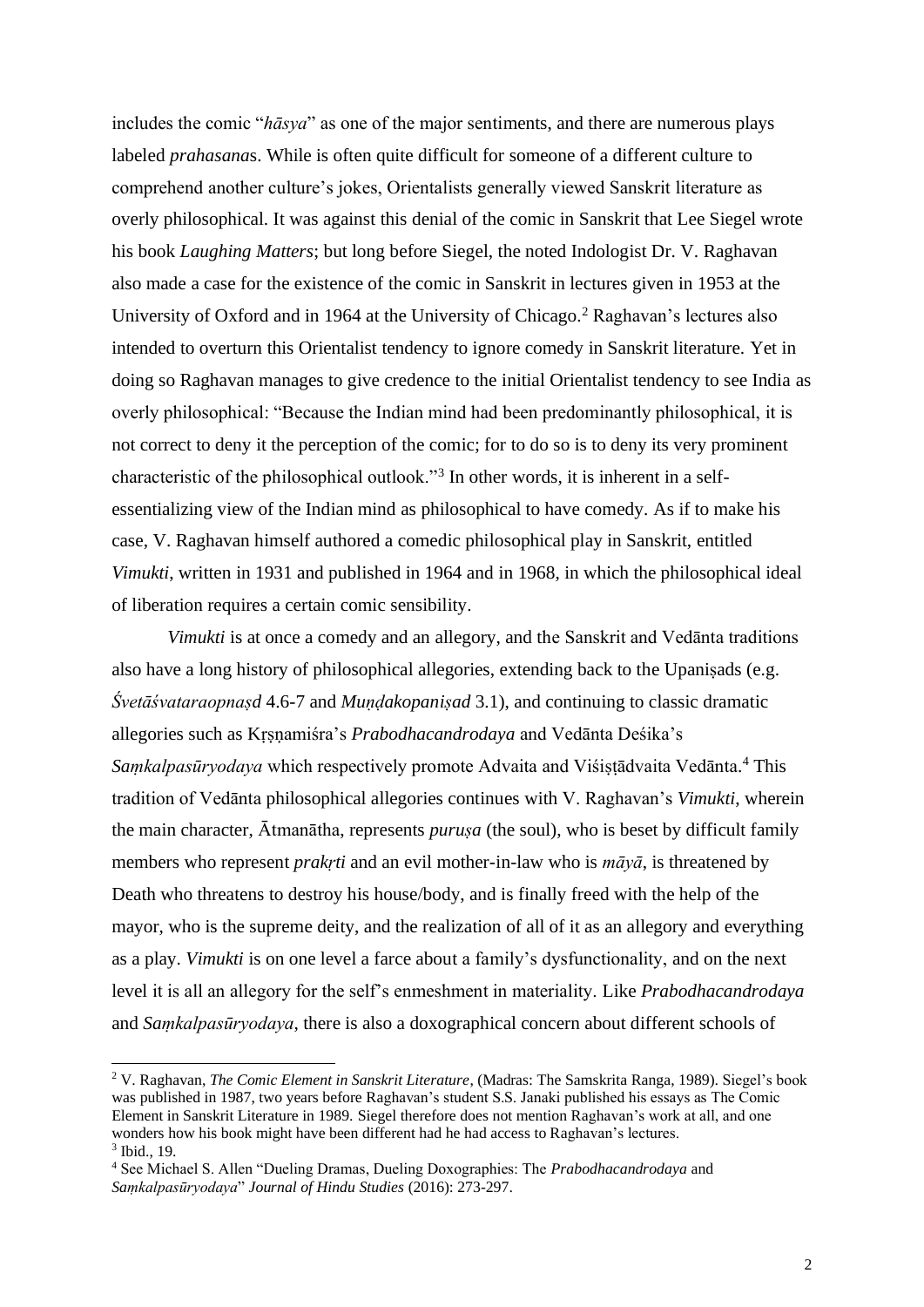thought,<sup>5</sup> and a debate about different views of the existence of a deity is included in the play, allegorized as the mayor of the town. Yet on my reading there is a deeper concern for doxography than merely the various philosophical and religious traditions. There is a level of allegory hinted at in the play that opposes not just *prakṛti* and *puruṣa* but a more contemporary divide between the West indexed as materialistic and immoral and the East indexed as spiritual and philosophical, such that the liberation is stylized in the play as not merely self from materiality but a philosophical and pure India that emerges from the businesslike and depraved West. I am hesitant to invoke the idea of Frederic Jameson that all third-world literature is a national allegory given Aijaz Ahmad's clear and convincing critique,<sup>6</sup> but I do hope to show there is a level at which this allegory's opposition of *puruṣa* and *prakṛti* subtly maps this East/West::spiritual/material trope in twentieth-century thought. As such, the play serves as an intriguing example of modern Sanskrit literature, an understudied area of research, but also of modern Indian philosophical thought as conceived of as a marker of colonial and postcolonial Indian identity.

The author of this Sanskrit play, V. Raghavan (1908-1979), is known to many in the field of Indology as a leading light and prolific writer in the field in the twentieth century. Raghavan was a professor of Sanskrit at the University of Madras and compiler of the *New Catalogus Catalogorum*; he is perhaps best known for his work on Bhoja's *Śṛṅgāra Prakāśa*, and he also wrote on other aspects of Sanskrit literature, philosophy, drama Carnatic music, and dance.<sup>7</sup> But in addition to his work as a scholar, he also wrote numerous plays, poems, and other works in Sanskrit, of which *Vimukti* is but one example.<sup>8</sup> For his creative output, the Śaṅkarāchārya of the Kanchipuram Math bestowed on him the prestigious title of *kavikokila*. His plays were staged by the Sanskrit theater troupe he founded in 1958, the Samksrita Ranga, which continues to this day to perform Sanskrit dramas both classical and modern, including *Vimukti*, a 1987 recording of a staging of which I will have occasion to mention.

Some further contextualization of Raghavan is necessary to understand him as a colonial and postcolonial figure and as a proponent of the revival of Sanskrit for nationalist

<sup>5</sup> See Ibid.

<sup>6</sup> See Frederic Jameson "Third-World Literature in the Era of Multinational Capitalism." *Social Text* 15 (Autumn, 1986): 65-88; and Aijaz Ahmad, "Jameson's Rhetoric of Otherness and the 'National Allegory' Social Text 17 (Autumn 1987): 3-25.

<sup>7</sup> For a bibliography collected a decade before Raghavan's passing, see A.L. Mudaliar, ed. *Bibliography of the Books, Papers, and Other Contributions of Dr. V. Raghavan* (Ahmedabad: The New Order Book Co.: 1968). <sup>8</sup> For a study of Raghavan's original writings, see Charles S. Preston, "Writing a More Saṃskṛta India: Religion, Culture and Politics in V. Raghavan's Twentieth-Century Sanskrit Literature," PhD Dissertation (University of Chicago, 2016). This essay is an expanded version of a subsection of that dissertation.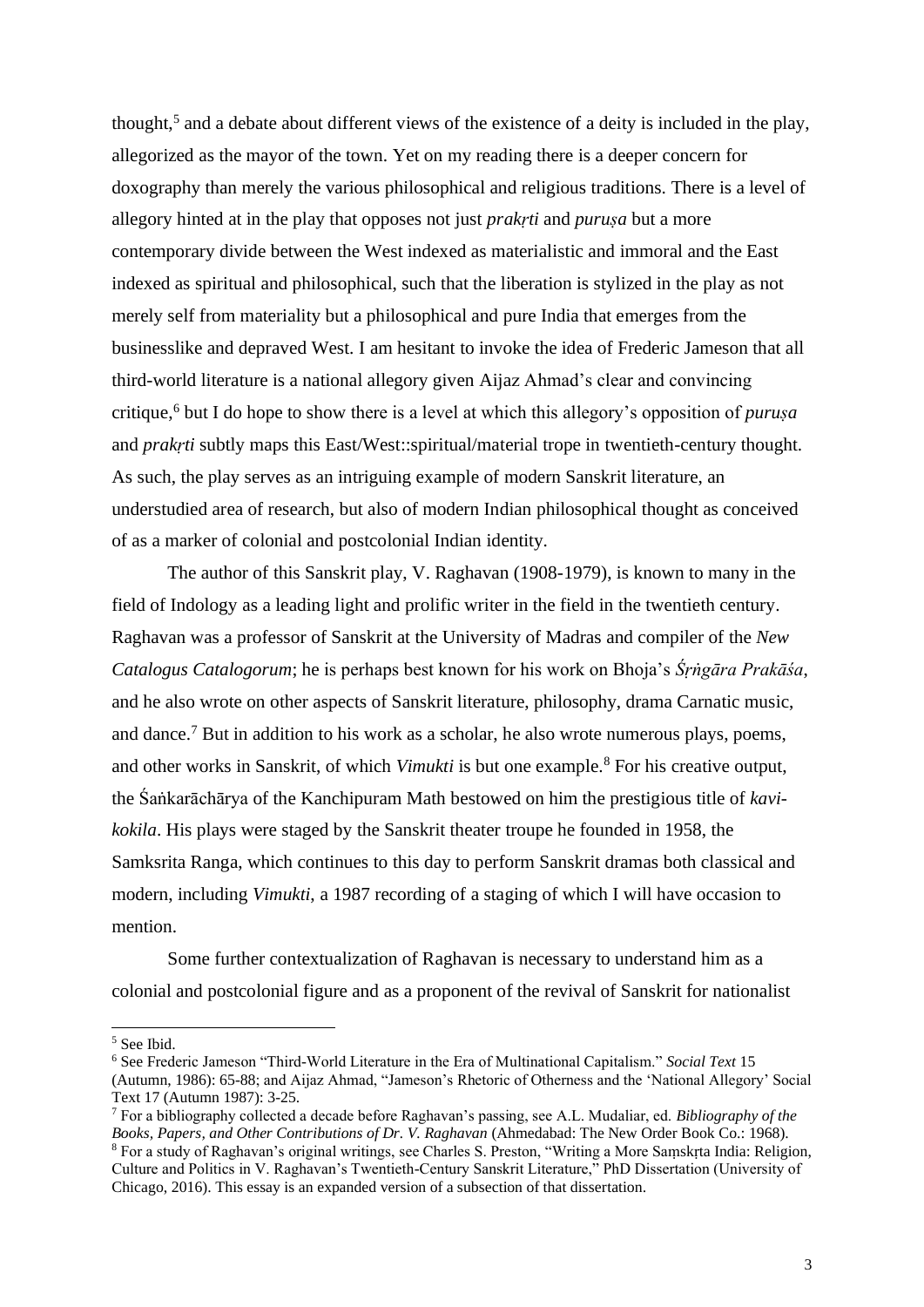purposes. While never an active political figure, he was close to those in the anticolonial movement such as Tamilian freedom fighter S. Satyamurthi in whose house Raghavan was a fixture in his college days around the time Vimukti was written; and he rubbed shoulders with those in power in the postcolonial period such as Sarvepalli Radhakrishnan, who once requested Raghavan write a Sanskrit play on the revival of the arts in postcolonial India, entitled *Punarunmeṣa*. <sup>9</sup> Mary Hancock has tried to paint him as an RSS figure based on a few articles he wrote for *The Organiser*, <sup>10</sup> but I contend this is an overstatement and Raghavan's political leanings were conservative but far more Gandhian; he even wrote an elegiac poem for M.K. Gandhi.<sup>11</sup> If called upon to categorize Raghavan, I would suggest that he fits the mold of the more conservative wing of the Congress Party, or what Christophe Jaffrelot would call a "Hindu traditionalist," a position that lacked outright Hindu nationlism's xenophobia and tendency toward creating ideologues, and is rather "manifested simply by the promotion of culture."<sup>12</sup> Raghavan served on the 1956 Sanskrit commission that advocated for Sanskrit as the national language and wanted to promote Sanskrit. I think this promotion of Sanskrit needs to be understood not anachronistically in terms of its modern hardline rightwing iteration but as a part of a more centrist cultural nationalism.<sup>13</sup> Raghavan authored numerous essays about the revival of Sanskrit for independent India. To wit, he writes: "This culture has its bedrock in Sanskrit literature….it is while reading the Sanskrit literature that you have the sense of belonging to one country and one pan-Indian culture."<sup>14</sup> But it is not merely cultural nationalism for him but a sort of religious nationalism, and we ought to be reading *Vimukti* in light of the inherent religiosity he sees in Sanskrit literature: "The aim of art and poetry in India is to reinforce spiritual truth and to help to its realization."<sup>15</sup> Elsewhere he writes: "One can truly claim for Sanskrit culture a world significance at the present time. It is in fact this spiritual culture that has gained for Sanskrit today a world-wide vogue."<sup>16</sup> Note that Sanskrit culture quickly slips to spiritual culture. There is indeed a slipperiness of terms

<sup>9</sup> V. Raghavan, "*Punarunmeṣaḥ*," *Samskrita Ranga Annual*, Vol. 2 (1961): 63-72,

<sup>10</sup> Mary Hancock, "Unmaking the Great Tradition: Ethnography, National Culture and Area Studies," *Identities: Global Studies in Culture and Power* Vol. 4, No. 3-4 (1998): 343-388

<sup>11</sup> V. Raghavan, "Mahātmā," *Saṃskṛta Pratibhā* 8.2 (1970): 5-6.

<sup>12</sup> Christophe Jaffrelot, *The Hindu Nationalist Movement in India* (New York: Columbia University Press, 1996), 83.

<sup>&</sup>lt;sup>13</sup> For a sensitive study of the Sanskrit Commission, see Sumathi Ramaswamy, "Sanskrit for the Nation." *Modern Asian Studies* 33, no. 2 (May 1999): 339-381.

<sup>&</sup>lt;sup>14</sup> V. Raghavan, *Sanskrit: Essays on the Value of the Language and the Literature* (Madras: The Sanskrit Education Society, 1972), 65.

<sup>15</sup> V. Raghavan, *Love in the Poems and Plays of Kalidasa*, Transaction No. 22 (Basavangudi, Bangalore: The Indian Institute of World Culture, 1967 [2nd impression]), 4.

<sup>16</sup> V. Raghavan, ed., *The Indian Heritage: An Anthology of Sanskrit Literature*, UNESCO Collection of Representative Works, (Bangalore: The Indian Institute of Culture, 1956), xix.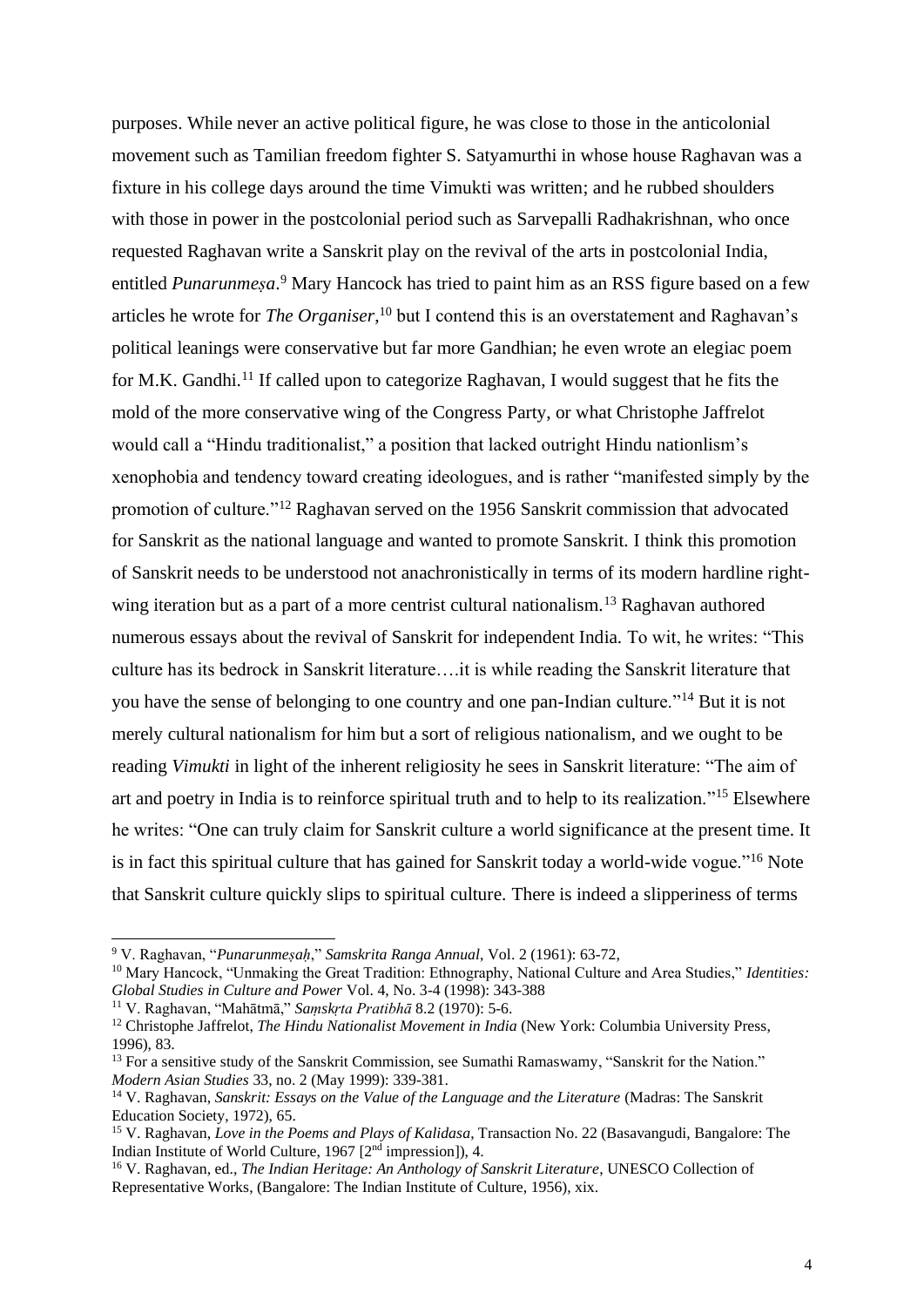in Raghavan's writing such that religion, philosophy, and spirituality all seem to be blurred, and if there seems to be slipperiness in this essay about those terms, it is because of Raghavan's own tendency. At any rate, Raghavan's religious nationalism is not of the sort that attacks Muslims, and indeed Raghavan was quite in favor of religious harmony. <sup>17</sup> It is rather a nationalism that seeks to define Indian cultural identity in terms of its religious traditions and philosophical prowess and against Western materialism. Indeed, Raghavan's quote above about philosophy and comedy tips his hat in this direction, and it is borne out subtly in *Vimukti*.

### *A Family Farce*

Raghavan describes *Vimukti* as an "underlying philosophical allegory…woven outwardly as a realistic farce."<sup>18</sup> The *prastāvanā* (prologue) of the play elaborates this idea as the director/Raghavan says to his friend that he will stage a comedy, but the ensuing conversation is far from comical; instead it provides significant insight into the philosophical dimension of this allegorical play. The friend enthusiastically replies that everyone likes a comedy, even if just in small doses, but the director's response switches gears abruptly toward the critical. Here Raghavan/the director laments that people's love of comedy and disdain for culture is a matter of a short attention span and the impact of capitalism: "Time is to be blamed. Everywhere, in the thriving world and sensual path of action, there is no time to breathe among the modern diligent businessmen who have no time for quietly reading a poem properly or seeing a play."<sup>19</sup> In other words, the material world precludes the peaceful study of the arts and the enjoyment of drama. The author here expresses his exasperation with the conflict of interest between money and art in modern India. At the same time, he subtly hints at a philosophical dimension as well: the word for "world" (*prāpañcika*) has an additional meaning of being a deceitful or false creation. While Sanskrit may be notoriously polysemic, the fact that Raghavan uses this word rather than a generic word for "world" (e.g. *loka*) indicates his negative assessment of materiality and points to the importance not just of

<sup>17</sup> V. Raghavan, "Religious Harmony." *The Swarajya Annual Number* (1970): 221-224.

<sup>18</sup> V. Raghavan, "Synopsis" in *Vimuktiḥ (A Two-Act Philosophical Farce with a Sanskrit Commentary)* (Madras: Punarvasu [Author's Imprint], 1968), xiii. Originally published as "*Vimukti Prahasanam,*" *Saṃskṛta Pratibhā,* Vol. 4, No. 2 (1964): 127-60. The version published as a stand-alone book in 1968 retained the pagination of the original *Saṃskṛta Pratibhā* publication.

<sup>19</sup> Ibid., 127. "*nanu kāla evātra aparādhyati. viśvato'pi pravardhamāne prāpañcike vaiṣayike karmayoge, nirucchvāsāvakāśaṃ vyavasāyināmādhunikānāṃ karmaṭhānāṃ sarvathā nāstyeva avakāśaḥ mahat kāvyaṃ nāṭakaṃ vā visrabdhamupaviśya paṭhituṃ, prekṣituṃ vā."*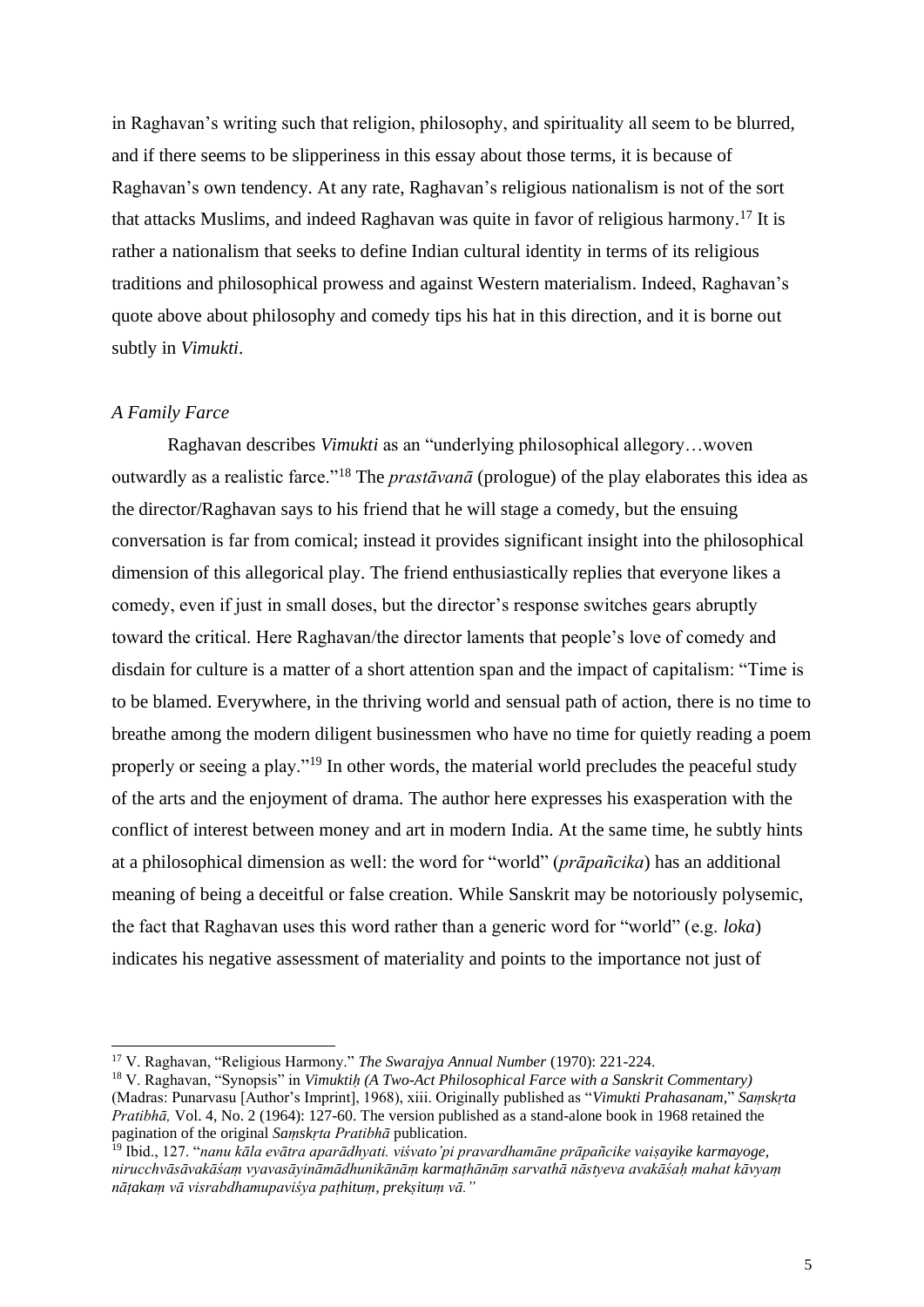aesthetics over materiality, but of the liberation (*vimukti*) attainable through understanding the physical world as a false illusion.

The prologue continues to lament the modern state of the world. The director's friend remarks that people have become like machines, do not read the newspaper, and are interested only in comic books and amusing news.<sup>20</sup> The director adds that modern humor is merely shallow mocking due to mutual stupidity.<sup>21</sup> When the friend asks if the director means to produce such shallowness on the stage, the director replies affirmatively, but insists that is not the whole truth, and that he has in mind a comedy that is "*alaukika*," in other words, religious and not secular or mundane. Indeed, this is a philosophical comedy and not merely a farce. The fact that the play includes an autocommentary with citations and explanations further adds to the notion that Raghavan intended this as more than just a silly play: he wishes it to stand as an example of sophisticated modern Sanskrit literature and philosophy, and to show that Sanskrit continues to be a useful language for such composition.

The play's basic plot can be summarized briefly before delving into the comedy and the allegory. In Act I, we meet with the main characters: the Brahmin Ātmanātha, his six sons, his overbearing wife Trivarnini, and his wife's three sisters. The sons are completely unruly, each in a different way, and they and their father verbally abuse each other harshly. The wife constantly criticizes her husband and defends her miscreant sons. Sick of it all, the Brahmin threatens to leave the house for somewhere peaceful and take up the ascetic life of a renouncer. When the wife's sisters arrive, they make the household's finances even more unbearable than they already were. The eldest son offers to take over running the household, and the sons then propose to take up various jobs befitting their errant proclivities, but their mother intercedes promising to take care of all their material needs. Unfortunately, they then discover that their house is utterly dilapidated and liable to collapse at any moment.

Act II opens with the Brahmin Ātmanātha performing his evening worship but thinking about his wife's sister, Candrikā, with whom he has always been in love. She comes on stage and he speaks to her briefly, but then he hears his wife approach and sends his secret lover to hide in a nearby *maṭha*. While the husband and wife proceed to squabble, with the belittled husband receiving some sympathy from passersby, the dark and threatening character Daṃṣṭrī comes on stage to declare that, by order of the mayor of the city, the

<sup>20</sup> Ibid. "…*hāsyapatrikāsu vinodavārtāsu ca kutukī…*"

<sup>&</sup>lt;sup>21</sup> For "shallow," Raghavan uses the word *gādha*, which literally means shallow in the context of a river. He explains in the included autocommentary that he means *asāra*, "useless" or "sapless." Hence I suspect that he has borrowed the English nonliteral sense of "shallow," a rather interesting linguistic cross-pollination, unless this is a possible meaning of "*gādha*" not known to the available Sanskrit-English dictionaries I have consulted.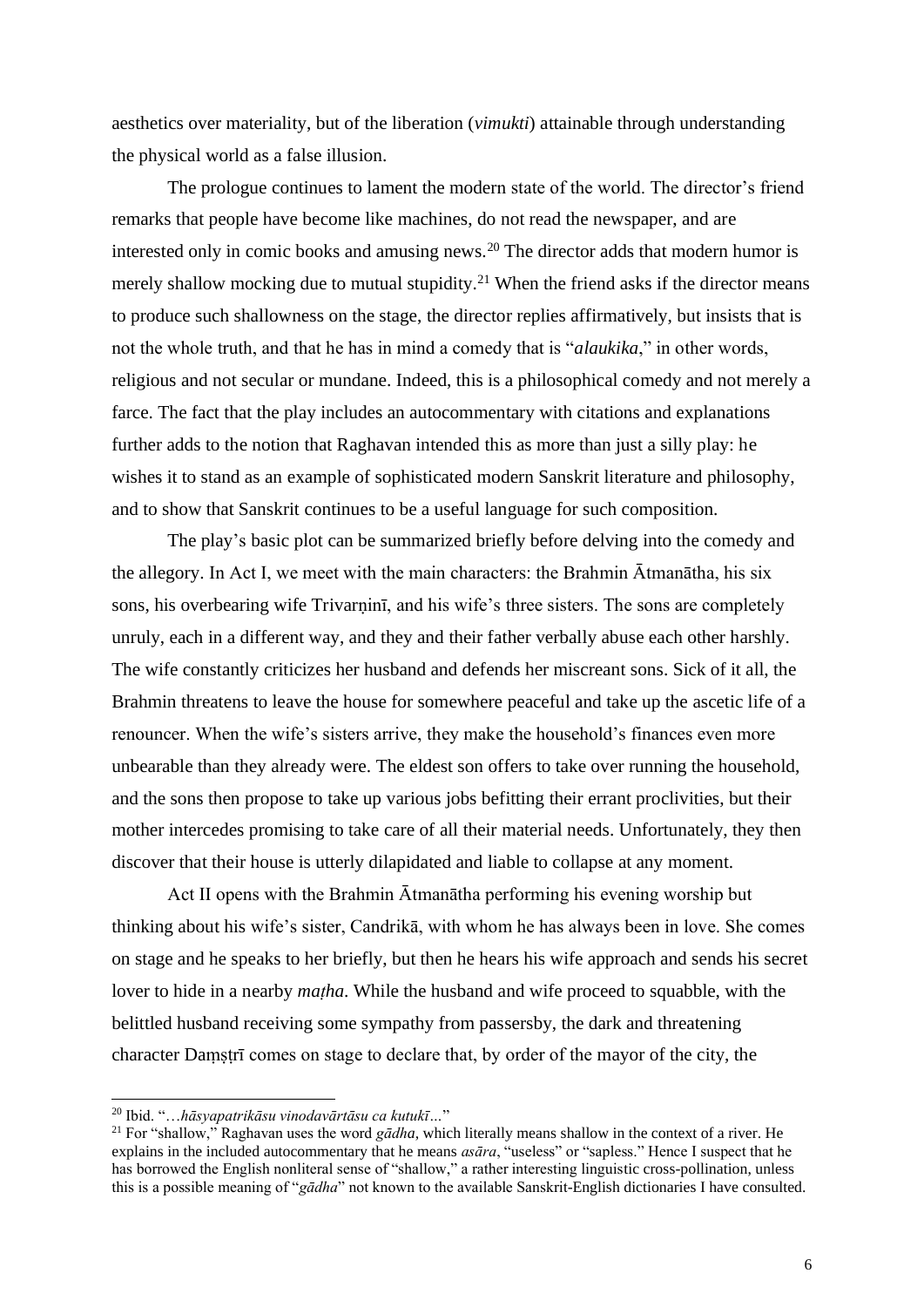dilapidated house is to be torn down, and so the Brahmin and his wife ought to flee. A conversation ensues between the wife and some citizens about whether or not there really is a mayor of the city. Ātmanātha is understandably upset and threatens again to run away, although some passing city folk suggest he will be provided a new house. Soon the sons and the two remaining sisters-in-law come on stage bickering, but just then Damstri arrives and, on the order of the mayor of the city, arrests the sons and has the police chief throw the two aunts in the river. Ātmanātha, still confused and about to commit suicide, then meets an old man from the *maṭha* who dissuades him and tells him that his ills are the result of his evil mother-in-law, the witch Māyāvatī. The man gives Ātmanātha a mantra that kills his motherin-law and makes his wife suddenly submissive and repentant for her ill-mannered ways. The old man is revealed as the mayor of the city himself, says that he is pleased by Trivarṇinī's newfound peacefulness, and renames her Prasannā (gracious). Finally, both the mayor and the newly renamed wife consent to Ātmanātha's marriage to Candrikā. The play's final verse, spoken by Ātmanātha, explicitly reveals all the parts of the allegory and its comic element, which he exhorts the audience to understand.

In *Vimukti*, the basic level of the play's humor is apparent through the characters' actions and speech, and particularly their immoral actions. The play sets a comic tone in the first few lines when the lascivious son Ūlūkākṣa ("owl eye") announces that he has come from the tank where he was flirting with a woman. His father, Ātmanātha, asks him if he bathed (*snātam tvayā*), to which he responds, changing merely one letter, that he was bathed by her (*snātam tayā*), and he asks deviously if his father knows who she is and if she might be someone's wife.<sup>22</sup> The little word play and Ātmanātha's criticism of such sexual behavior (the father curses him as a playboy) indicates both the comic sentiment and the moralizing tone of the play. Later, this same character offers to take a job as a curtain puller in a movie theater. Another instance of comedy and "modernity" in *Vimukti* occurs during a fight between Ātmanātha and Trivarṇinī when she mentions that "as in the Western world divorce is newly possible in India."<sup>23</sup> For an orthodox audience, divorce is forbidden, so there is an anxious humor in this moment. These comic moments locate the play in the Westernized present, unique in and of itself for a Sanskrit play, but also express a certain concern for the influx of Western morals. Even for an audience that might understand only a small portion of the Sanskrit dialogue, the constant bickering between the family members is readily apparent. Depicting the internal squabbles of family life is a common component in later Sanskrit

<sup>22</sup> Ibid., 129.

<sup>23</sup> Ibid., 133. "*nādyāvadhi bhārate loke pāścātye iva yathecchaṃ yadā kadāpi vivāhatantuvicchedaḥ…*"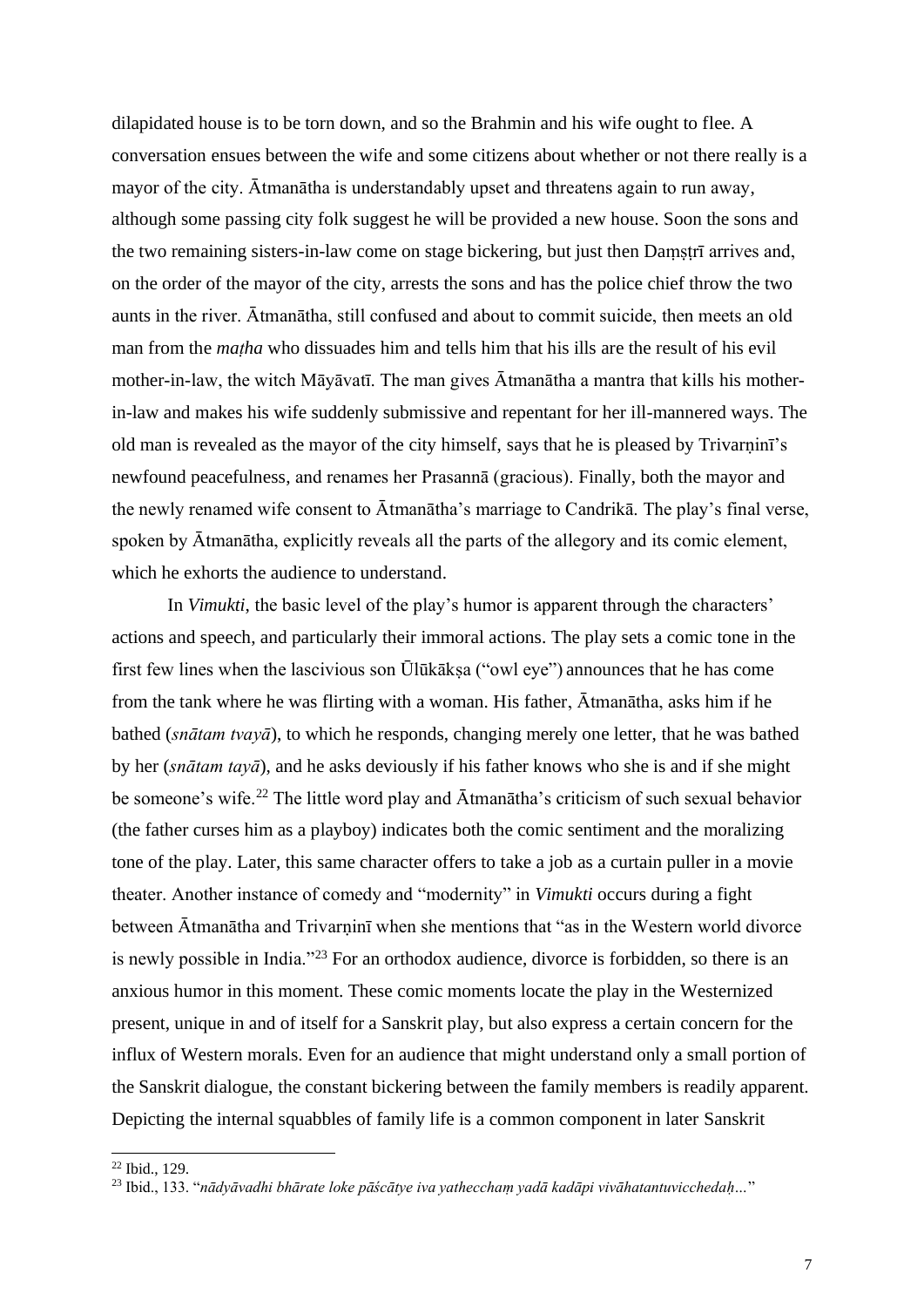comedies.<sup>24</sup> In fact, in the 1987 video recording of the play, the majority of the lines that the audience found funny were these moments of fighting among husband, wife, and the children.<sup>25</sup>

Raghavan also indicates a comic sensibility through the use of Tamil phrases translated into Sanskrit. In Sanskrit dramatic arts, as Raghavan notes in his lectures on the comic element, non-Sanskrit languages can be used as a medium and a means of the comic sentiment, a tradition that continues with the Kūḍiyāṭṭam vidūṣaka (jester) who will harass the audience members in Malayalam during a Kūḍiyāṭṭam performance. In *Vimukti*, Tamil colloquialisms translated into Sanskrit appear with great frequency, and especially Tamil idioms that either express general exasperation with misbehavior or function as insults lobbed between the characters.<sup>26</sup> For one example of a Tamil saying translated into Sanskrit, a particular character who is always hungry is described as going about like a dog from house to house at meal times and acting like a crow.<sup>27</sup> Another food-related retort in the same conversation is the common Tamil expression, "Strike me on the back, not on the belly" (i.e. punish me, but do not deny me food),  $^{28}$  which  $\bar{A}$ tman $\bar{a}$ tha says to his wife when she incorrectly declares that that day is an Ekādaśī fasting day. Raghavan explicitly says in the autocommentary that this is a translation of a Tamil idiom.<sup>29</sup> Elsewhere, the eldest son chastises his ever-hungry brother, Calaprotha, by saying, "You are an elephant bound in a house and fit for feeding."<sup>30</sup> There also appear the curses, "May your eye be like a *paṭola* flower," and "May your mouth be fit for worms," both of which Raghavan mentions in his autocommentary as common Tamil ways of cursing someone.<sup>31</sup> Later, the eldest son dismissively tells his father to "just be in some corner somewhere."<sup>32</sup> These instances of Tamil phrases do more than just give the play a humorous sense of the reality of social relations: they indicate a felt need to translate Tamil into Sanskrit, to make the entire play Sanskrit rather than have certain parts in the vernacular, unlike classical Sanskrit dramas

<sup>25</sup> My thanks to the Dr. V. Raghavan Centre for the Performing Arts for providing me with this video.

 $24$  This theme of animosity between a mother and daughter-in-law is the theme of an eighteenth-century play that Raghavan's Samskrita Ranga staged and that he edited and published. See V. Raghavan, ed. *Snuṣāvijaya: An One-Act Play*, by Sundararājakavi, Second Edition (Madras: Samskrita Ranga, 1977).

<sup>&</sup>lt;sup>26</sup> I owe a debt of thanks to Prof. T.V. Vasudeva and Mrs. Lalitha at KSRI for their assistance in both noticing that these phrases in the Sanskrit were Tamil sayings and helping me find the Tamil originals.

<sup>27</sup> Ibid., 136. Sanskrit: "*etadaparyāptamiva gehaṃ gehaṃ śveva praviśya bhojanavelāsu kākāyase tvam*." Tamil: "*viṭu viṭu pōy sāpāṭṭu vēllai illa kākāk mādiri paṟakkiṟa*."

<sup>28</sup> Ibid. Sanskrit: "*pṛṣṭhe tāḍayata, mā mā udare*." Tamil: "*muṭihā aṭi, vaiṭil āṭikāṭe kūṭāṭu*."

<sup>29</sup> Ibid., commentary, p. IV. "*dramiḍābhānakānuvādaḥ*."

<sup>30</sup> Ibid., 142. Sanskrit: "*ko vā tvāṃ hastinaṃ gṛhe nibadhya bhojayituṃ prabhavet!*" Tamil: "*yānai kaṭṭi yār tīnī pōṭṟṭu*." Raghavan also says this is a translation of a Tamil saying in the commentary (p. V).

<sup>&</sup>lt;sup>31</sup> Ibid., autocommentary, ii.

<sup>32</sup> Ibid., 141. Sanskrit: "*yatra kutra koṇe bhava*." Tamil: "*ora mūlayile keṭa*."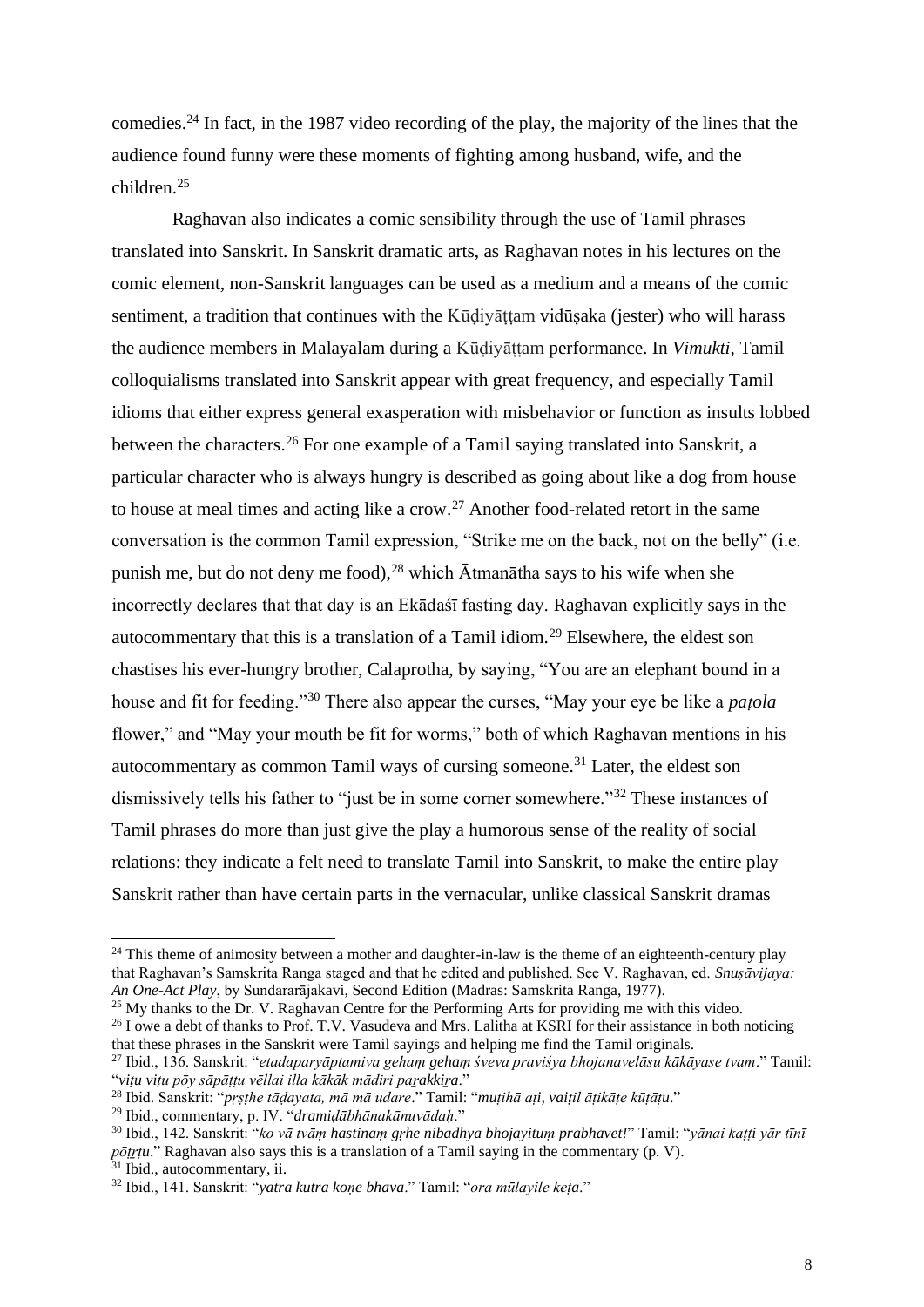where certain characters speak Prakrit. This phenomenon is common in modern Sanskrit and it seems to be part of an effort to make a case for Sanskrit's extensive capacity for humor and daily speech.

## *A Very Vedānta Allegory*

The comic element in *Vimukti* arises also from the names of some of the characters, particularly the sons of Ātmanātha, and the names also provide a window into the allegorical dimension of the play. Each son represents one of the senses according to classical philosophy. The eldest is the wily Latakeśvara (king of thieves), who represents the mind. The others are the leering and lascivious Ulūkākṣa (owl eye), who is sight; the ever hungry and gossiping Calaprotha (moving snout), who represents the sense of taste; then Śuṇḍāla (elephant, or one with a proboscis), who represents the sense of smell;<sup>33</sup> next Kaṇḍūla (itchy), who is touch; and finally Dirghaśravas (long ears), who represents hearing. The sons are depicted as unruly and enmeshed in this-worldly materialistic activity from which the self wants to escape. Ātmanātha, our lead character whose name means "lord of the self," represents the individual soul, or *jīvātman*, that seeks liberation. The wife's name, Trivarninī, which means tri-colored, is an extension of the idea that the three *guṇas* of Sāṃkhya philosophy – *sattva* (truth), *rajas* (passion), and *tamas* (darkness) – are represented by three colors: white, red, and black. Actually, however, her sisters represent these *guṇa-*s. The beloved Candrikā is the one good *guṇa*, *sattva* (truth), while the play explicitly refers to the other two sisters as "Red" and "Dark."<sup>34</sup> Finally, the sisters' mother, Ātmanātha's mother-inlaw, is Māyāvatī, who is *māyā*, the philosophical concept of the world's illusoriness. In short, this is Sāṃkhya philosophy on one level that then has a Vedānta overly with the idea of *māyā* and a theistic dimension added by the mayor of the city/supreme deity.

Raghavan indicates the philosophical dimension of the play not only through the allegory but also through frequent uses of quotation from sacred texts and classical literature. He is maintaining the tradition not only by reviving Sanskrit drama, but also through incessant citation, turning his modern text into a literary patchwork quilt. In *Vimukti*, he quotes from Kālidāsa a few times, but the preponderance of quotes is from philosophical

<sup>&</sup>lt;sup>33</sup> In one funny moment, Ātmanātha angrily tells this son, "Because your nose takes up your entire face, there is no space between your ears." Ibid., 129. "*iyatyā bṛhatyā nāsayaiva svīkṛtasarvavadanābhogasya te satyaṃ nāstyeva śrotrāvakāśaḥ*." Later this son offers to be a perfume vendor (*gāndhika*), but another suggests he should deal snuff (*nāsācūrṇāpaṇasthāpanam*). Ibid., 143.

<sup>&</sup>lt;sup>34</sup> Candrikā, "moonlight," signifies the white *guna*. The red sister is Sonita (literally "red" or "blood.") The third sister is Hastinī, a female elephant, and she is derisively described as not just dark but also overweight.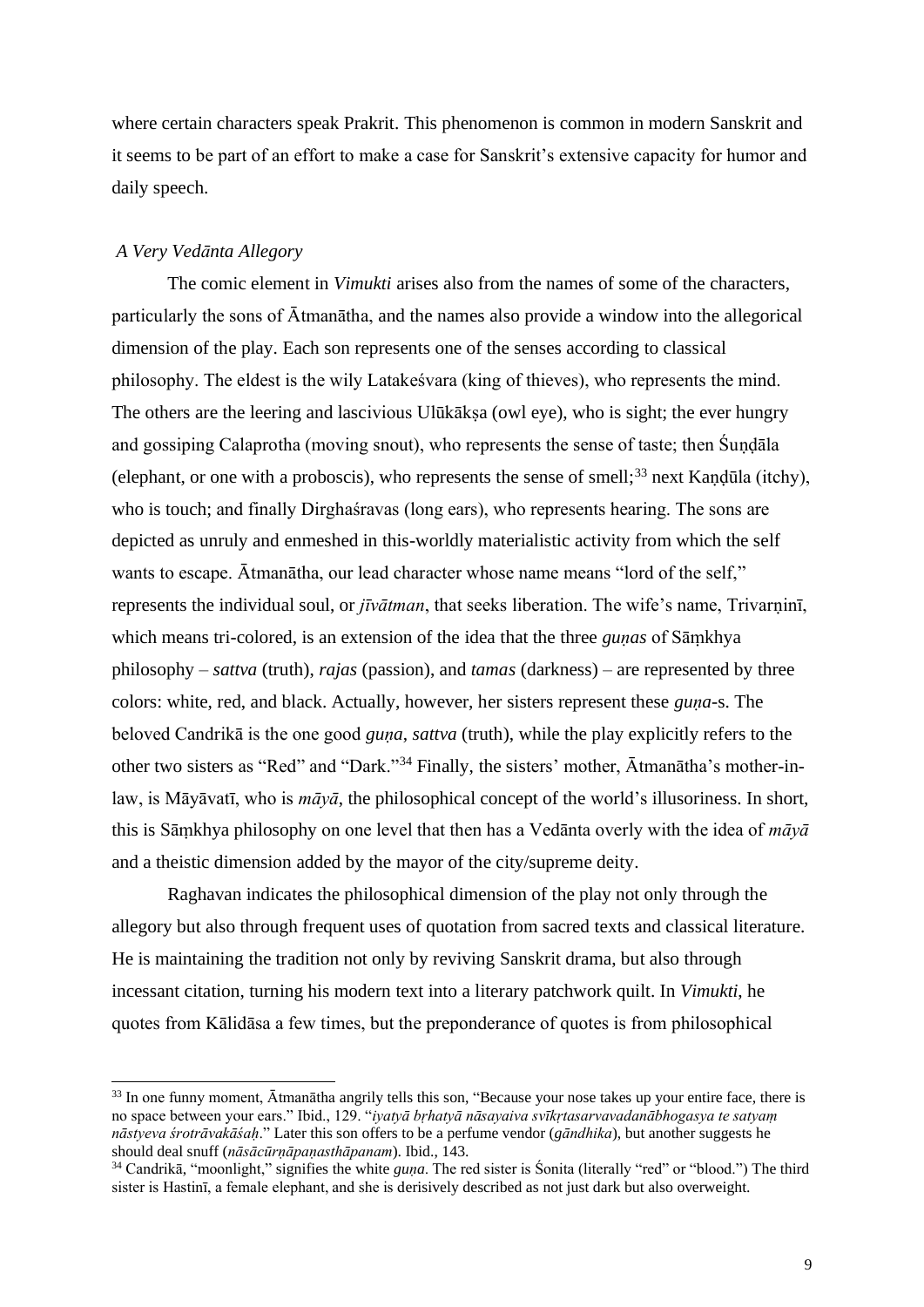texts. At times, the play feels like philosophical "quote salad" (not unlike a bad undergrad paper). There are frequent quotes from the Upaniṣads, Patañjali's Yoga Sutras, the works of Śankara, and other classical texts of philosophy. Sometimes the quote is just a small notion barely recognizable as a quote without the autocommentary, as when Ātmanātha says that "the path ahead is difficult," which Raghavan notes in the commentary is from verse 3.14 of the *Kaṭha Upaniṣad*. At other times, Raghavan's characters quote religious texts in ways that have nothing to do with the meaning of the original: sitting in the dark of night waiting for his house to be torn down, Ātmanātha quotes Rig Veda 10.129.3: "darkness is hidden by darkness."<sup>35</sup> These minor quotations give the text a historical and religious depth, further blurring the line between comedy and philosophy. As they are in quotation marks in the written text, they also mark the text as directed toward readers and not just for staging.

At the same time, Raghavan is also critical of citation in *Vimukti*. When Ātmanātha rebukes his eldest son for bringing his aunts to their house, he asks if even one woman is not enough to fear hell,  $36$  to which the son retorts citing lines directly from the Upanisads supporting the value of women. He also points out the importance of the kick of a beautiful woman to bring about flowers. Supporting his own hedonistic perspective, he quotes Manu's insistence in *Dharmasastra* that what is proper includes what satisfies oneself.<sup>37</sup> In response Ātmanātha declares that, "For the worthless confusion of everything, modern folks recite Sanskrit."<sup>38</sup> To which the son suggests that the old folks have forgotten the real meanings and merely recite like frogs,<sup>39</sup> thus hinting at the famous Rig Veda verse describing Brahmins as sounding like frogs (RV 8.103). This last exchange is not merely about the usefulness of quotes, but more strongly suggests the foibles of using Sanskrit to support new ideas alien to tradition. Certainly one can use the *Dharmaśāstra* to support a supposedly Euro-American hedonistic view (just as the Raj tried to enlist the *Dharmaśāstra* to govern the country), but this takes it out of context. Likewise, the son critiques the rote memorization and meaninglessness of croaking Vedic recitation by Brahmins.

Quotation cuts both ways in this text, however, when modern attempts to quote the classics go horribly wrong and completely twist the original meanings, thereby adding to the comic sentiment. There was much laughter at the 1987 performance when Ātmanātha

<sup>35</sup> Ibid., 157. "'*tama āste tamasā gūḍhamarge.*'"

<sup>36</sup> Ibid., 139. "*apyanalam ekā strī rauravāya?"*

<sup>37</sup> Ibid., 140 "*ātmatuṣṭistathaiva ca."* (*Manavadharmaśāstra* 2.6).

<sup>38</sup> Ibid. "*anarthāya sarvaviplavāyaiva ādhunikaiḥ saṃskṛtaṃ paṭhayate."*

<sup>39</sup> Ibid. "*kevalaṃ bhekā iva paṭhantaḥ*"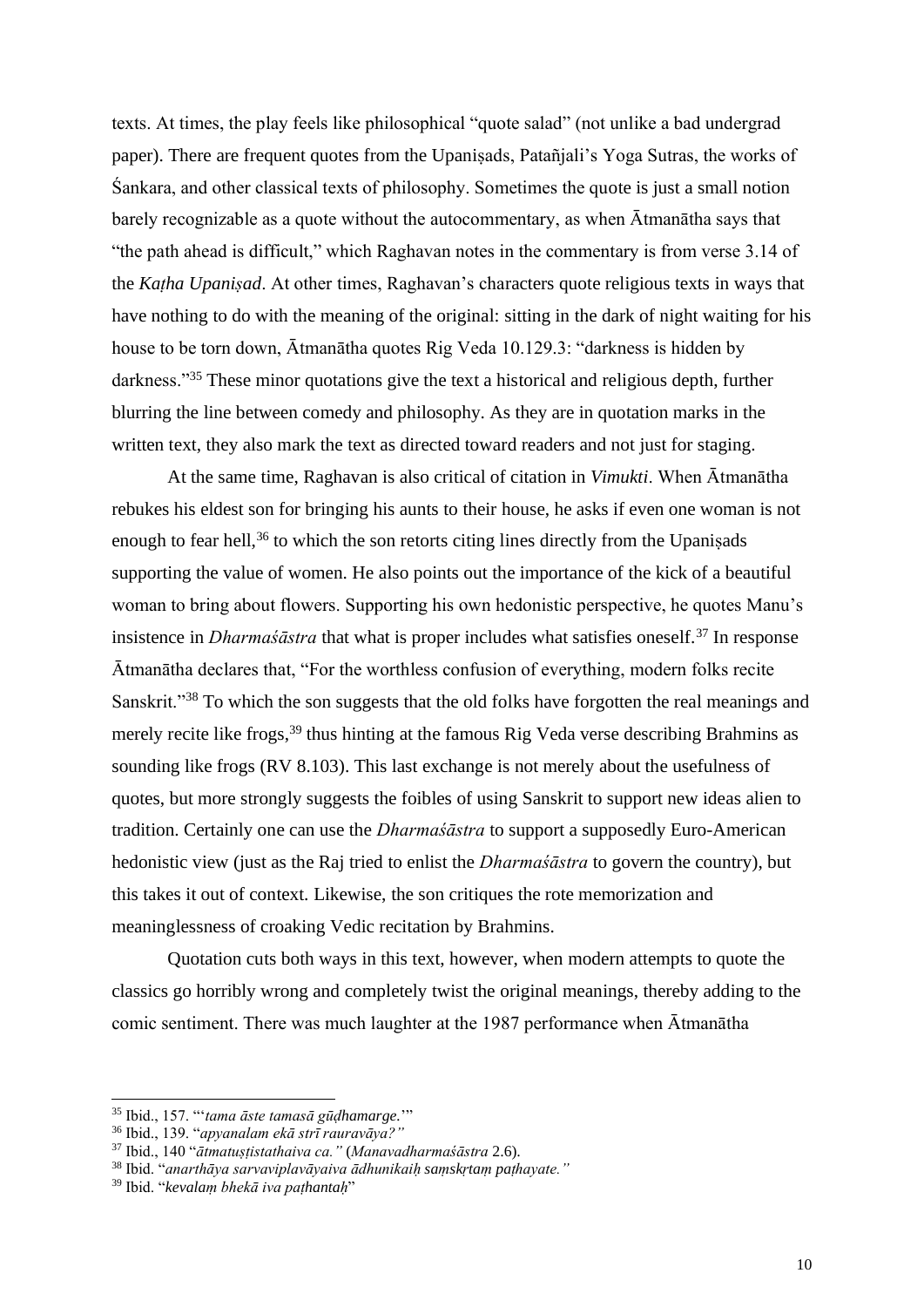attempts to appease his wife by quoting a verse from the Lakṣmī Stotra. <sup>40</sup> In another instance, he calls his son stupid, but does so directly changing the words of the *Śatapatha Brāhmaṇa* and *Bṛhadarānyaka Upaniṣad*: he says "'*mauḍhyānmauḍhyāt saṃbhavasi!*....*mauḍhyaṃ vai putranāmāsi*'"; or "You are born from stupidity…you are stupidity in the form of my own son."<sup>41</sup> In another instance, Trivarnini<sup>'</sup>s sisters try to quote from the Upanisads to comedic effect changing the famous adage *tat tvam asi* ("you are that") into *yatte tat asmākampi* ("what is yours is ours"), said with reference to their sister's belongings as they make themselves right at home in their brother-in-law's house despite the financial burden caused. They also refer to the Upaniṣads but change the first parts of texts' names so that the *Kaṭha Upaniṣad* becomes the *Śaṭha* and the *Cāndogya Upaniṣad* becomes the *Māndhyayogya*. But this is not mere malapropism since "*śaṭha*" means "deceit" and "*māndhya*" means "sickness." Essentially, Raghavan has the sisters-in-law, daughters of Māyāvatī saying that their view of the world is utterly wrong, reinforcing the play's critique of materialism and exhorting a departure from being mired in the *guṇa*s such as *rajas* and *tamas* (passion and darkness, the two sisters who misspeak here). In the same conversation, Trivarnini misquotes the *Mahānarāyaṇa Upaniṣad's* verse (11.6) that the lord Narāyaṇa pervades all, saying instead, "the wife works pervading everything."<sup>42</sup> At the level of the allegory, she thus identifies as *prakṛti* and daughter of Māyā, that which animates the entire material world but is separate from the supreme deity. On another level, this misquote also functions as a critique of strong women. Space does not permit a full exploration of the topic of gender in this play, but the opposition of strong women like Trivarninī with passive women like Candrikā bears mentioning. As with the critique of divorce, lust, and other moral shortcomings, the play appears to be making a conservative statement about proper morality and wifely duty.

## *Debate, Death, and Divorce*

*Vimukti* also includes a humorous philosophical debate in which atheist materialists have some of the last words, but Raghavan, through the play's overall narrative arc, ultimately makes fun of the atheist position. Here he most evidently appears to be drawing on the precedent set by *Prabodhacandrodaya* and *Saṃkalpasūryodaya*. The exchange occurs just after Daṃṣṭrī/Death has condemned Ātmanātha's house to fall. Trivarninī asks whether

<sup>&</sup>lt;sup>40</sup> In the 1987 performance the performer adds another dimension of humor by reciting something that sounds vaguely like the *Lakṣmīstotra*, but the words are all wrong.

<sup>41</sup> In the original, "*aṅgādangāt sambhavasi…ātmā vai putranāmāsi*."

<sup>42</sup> Ibid., 138. "'…*tat sarvaṃ vyāpya bhāryā viceṣṭate*…'" In the original text: "*vyāpya narayaṇa sthitaḥ.*"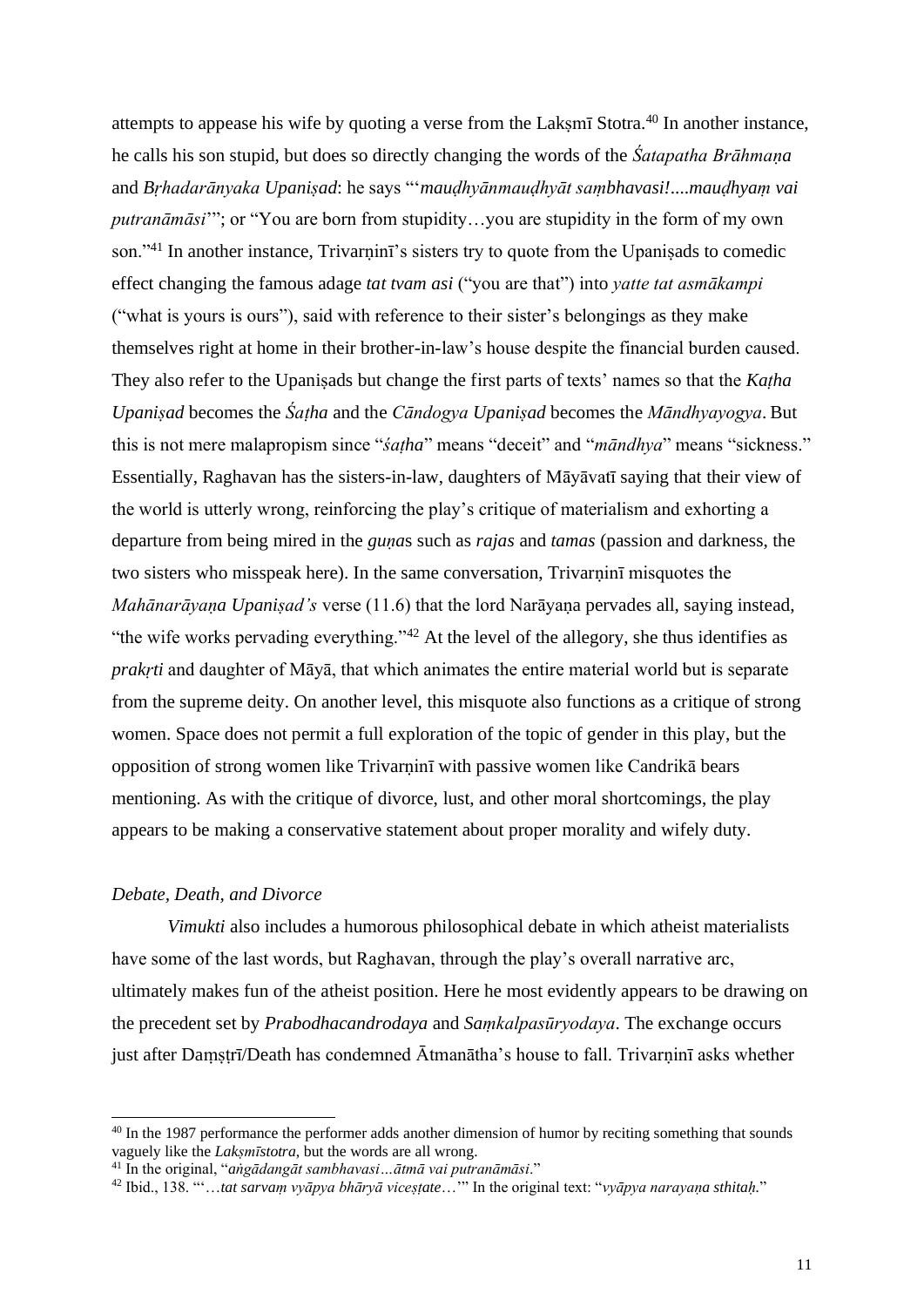or not there even is a mayor of the city, to which  $\bar{A}$ tmanātha affirms there is such a person.<sup>43</sup> Trivarninī thinks him utterly mad or possessed and declares that Atmanatha could not possibly know.<sup>44</sup> It is apparent from the context that Trivarnin<sub>1</sub> is questioning the existence of god and presenting knowledge of god as an epistemological impossibility. As she proceeds to question a group of townsfolk who have gathered, a philosophical debate ensues.

The fact that Raghavan has not clearly demarcated specific schools in this section makes this play's doxographical dimension far weaker than it could be. But the fact that he seems most concerned to skewer atheists, as we will see, means that irreligion is of most concern and he lumps irreligion in with materialism. For example, in an essay written in honor of Sarvepalli Radhakrishnan when he became President of India, Raghavan rails against the "secularists and modernists."<sup>45</sup> In his own self-description, written toward the end of his life, he asserts: "'A firm believer in God and in spiritual values, material affairs and mundane considerations had played a minimal role in my life."<sup>46</sup> Thus as I read it, the segment is less concerned with doxography than with continuing the trope of the superiority of religion over materialism. The first person Trivarṇinī questions about the existence of a mayor/god replies angrily, "Damn you! Who cares about you, or your house, or knows the lord of the house?"<sup>47</sup> Raghavan does not supply a footnote explaining what this position might be, but in its sense of the insignificance of answering the question makes me think it could be a Buddhist response. A second person remarks that Daṃṣṭrī has been going around saying that various houses will fall, and no one believed him, but since a few have begun to fall, "I infer that there must be some lord of the houses."<sup>48</sup> The commentary mentions the *Brahma Sūtra* here,<sup>49</sup> a reference to Vedānta, although the use of *anumā* (inference) hints slightly at Nyāya. The third debater suggests that: "If that should be so, then the lord has a very cruel heart, in my opinion."<sup>50</sup> In the commentary, Raghavan suggests that this is a *pūrvapakṣa* argument, but does not equate it to a particular school. <sup>51</sup> To the possibility of a cruel god, a fourth debater replies, "I see it differently. He is not cruel, but is following some rule, and it is only because of that rule that he casts us from the houses. In no way at all is this

<sup>43</sup> Ibid., 149. "Triv.: '*ko'yam asmad-gṛhasvāmī*?' Brā: '*priye! āmasti kaścit asmadgṛhasvāmī, nagarasvāmī ca*."

<sup>44</sup> Ibid., 149-150. "…*satyaṃ matto vā āviṣṭo vāsi…na kimapi tvayā jñātuṃ saṃbhāvyate*."

<sup>45</sup> Raghavan, "Culture and Independence," in In *The Radhakrishnan Number*, edited by Vuppuluri Kalidas, (Madras: Vyasa Publications, 1962) 186.

<sup>46</sup> Nandini Ramini, *V. Raghavan*, Makers of Indian Literature (New Delhi: Sahitya Akademi, 2014), 84.

<sup>47</sup> V. Raghavan, *Vimukti*, 150. "*dhik tvām! ko vā tvāṃ, tvadgṛhaṃ vā, tvadgṛhasvāminaṃ vā jānāti?*"

<sup>48</sup> Ibid. "…*manye, ko'pi asmadgṛhāṇāṃ svāmī vartata iti, tādṛśena kenāpi bhavitavyamityanuminomi*." <sup>49</sup> Ibid., viii.

<sup>50</sup> Ibid. "*yadyevaṃ syāt, tadā sa svāmī paramakrūrahṛdaya iti me tarkaḥ*."

 $51$  Ibid., viii.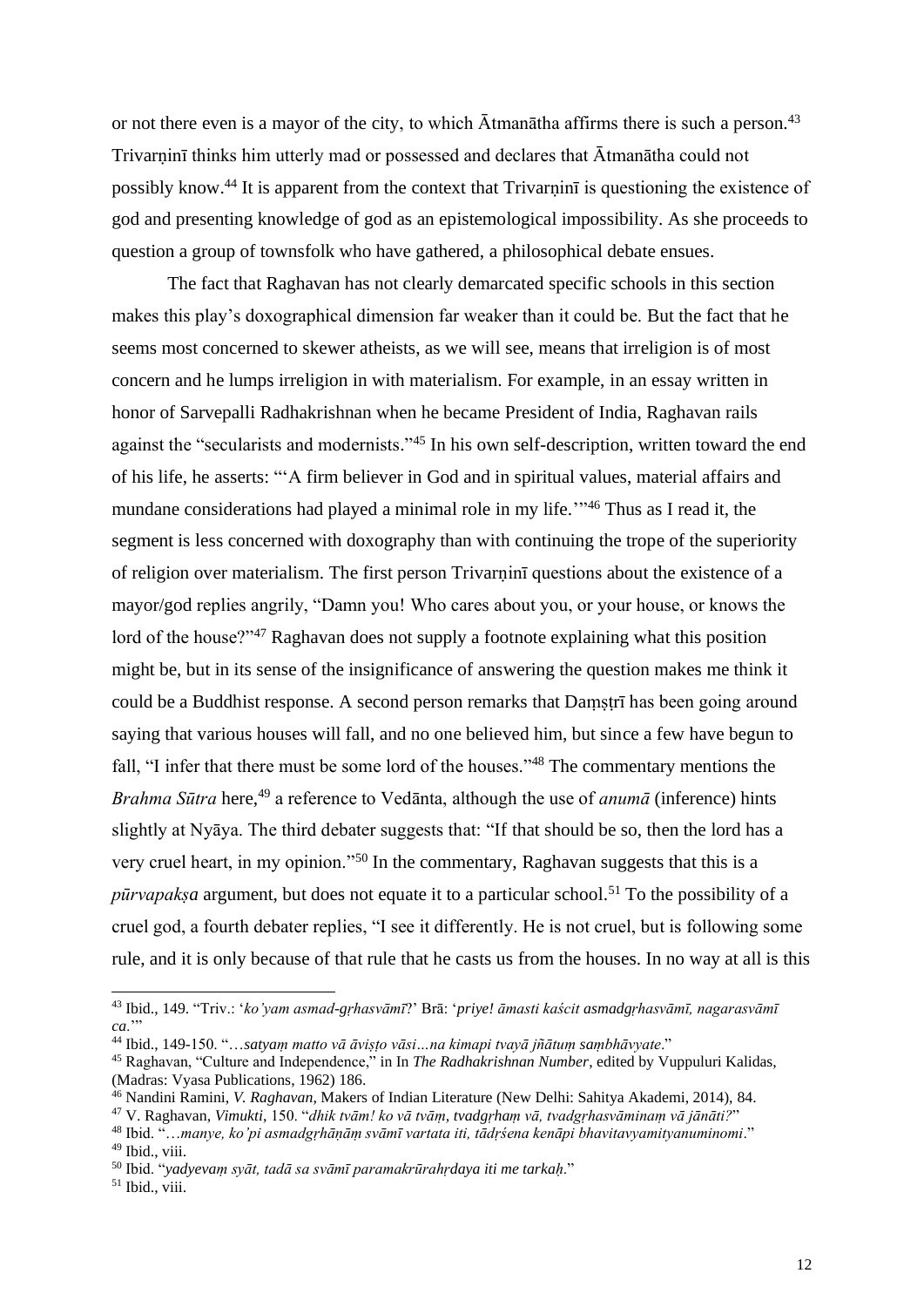lord unjust or pitiless."<sup>52</sup> The commentary here again refers to the *Brahma Sūtra*, but the exact position, that god is just following the rules, is not clearly associated with a school. The sixth person to speak represents a purely Vedānta position in saying, "They see his garden, but do not see him,"<sup>53</sup> thus quoting from *Brhadāranyaka Upanisad* 4.3.14.<sup>54</sup> Except for the first respondent, all the others thus far mentioned are at least theists of various sorts trying to wrestle with the issue of theodicy.

The fifth and seventh debaters, however, clearly represent Cārvāka *nāstika* positions, and while humorous, they also appear to suggest that the Vedānta answer is correct by virtue of their materialism and the fact that in the end of the play they are proven wrong. Of the two atheists, the fifth debater presents the following rebuttal: 55

Damn you, damn all of you clamoring about dancing in the sky.<sup>56</sup> The very existence of the lord isn't known now, but you all debate his qualities. If you follow reason, then there isn't any lord of our town. If he were to exist, why don't we see him in the streets or festivals?<sup>57</sup>

His argument is fairly simple: there is little point in debating the qualities of god if no one has yet proven his existence, and further, he is never plainly visible. It is to this that the sixth debater replies, "They see his garden, but they do not see him," implying that the world is the visible creation of god, and thus one can deduce the existence of a creator from this illusory garden of delights. The response of the sixth debater is the *siddhānta* argument, matching the play's message of the illusoriness of the world, although, in the end, the play declares that *māyā* maliciously creates the illusion and god benevolently provides a way to destroy it.

The seventh debater, however, has the last word, and he is a slightly different type of Cārvāka from the classical Cārvāka, and much closer to what we might call a Euro-American Cārvāka. He is utterly unconcerned by the question, rather interested in enjoying the world, and particularly swimming with women:

Let it be. Come, this is a very pleasing river with warm water. Let's bathe, let's play. Otherwise this bathing place is joyless. We will descend there in the section full of bathing village women.<sup>58</sup>

<sup>52</sup> Ibid. "*ahaṃ punarutprekṣe- na sa krūraḥ, sa kamapi karmavidhimanusṛtya naḥ gṛhebhyo niyamenaiva prakṣipatīti. sarvathā yasmin kasminnapi svāmini nopapadyate khalu vaiṣamyaṃ nairghṛṇyaṃ vā*." <sup>53</sup> Ibid. "'*ārāmamasya paśyanti na taṃ paśyati kaścana*.'"

<sup>&</sup>lt;sup>54</sup> The source is mentioned in the autocommentary, Ibid., viii.

<sup>&</sup>lt;sup>55</sup> Ibid. Raghavan explicitly notes in the autocommentary that this is the Cārvāka position.

<sup>56</sup> In terms of classical arguments, this would make more sense as "sky flower" but that is not what is in the text.

<sup>57</sup> Ibid. "*dhik tvām dhik vaḥ sarvān ākāśatāṇḍavāḍambaraṇiḥ. adhya svāminaḥ sattaiva na jñāyate. bhavantastu tadīyaguṇānadhikṛtya vivadadhve. yuktiranusāryate cet, naivāsti ko'pyasmatpattanasvāmī. yadi syāt kathaṃ nalokyate asmābhiḥ rathyāsu yātrāsu*."

<sup>58</sup> Ibid., 151. "*bhavatu. āgacchata, sāyaṃ koṣṇimnā atīva subhageyaṃ nadī. snāsyāmaḥ, vihariṣyāmaḥ. athavā śrotriyāvatāraghaṭṭo'yaṃ paramanīrasaḥ. tatra majjantībhiḥ grāmapramadābhiḥ saṃkule bhāge avatarāmaḥ*."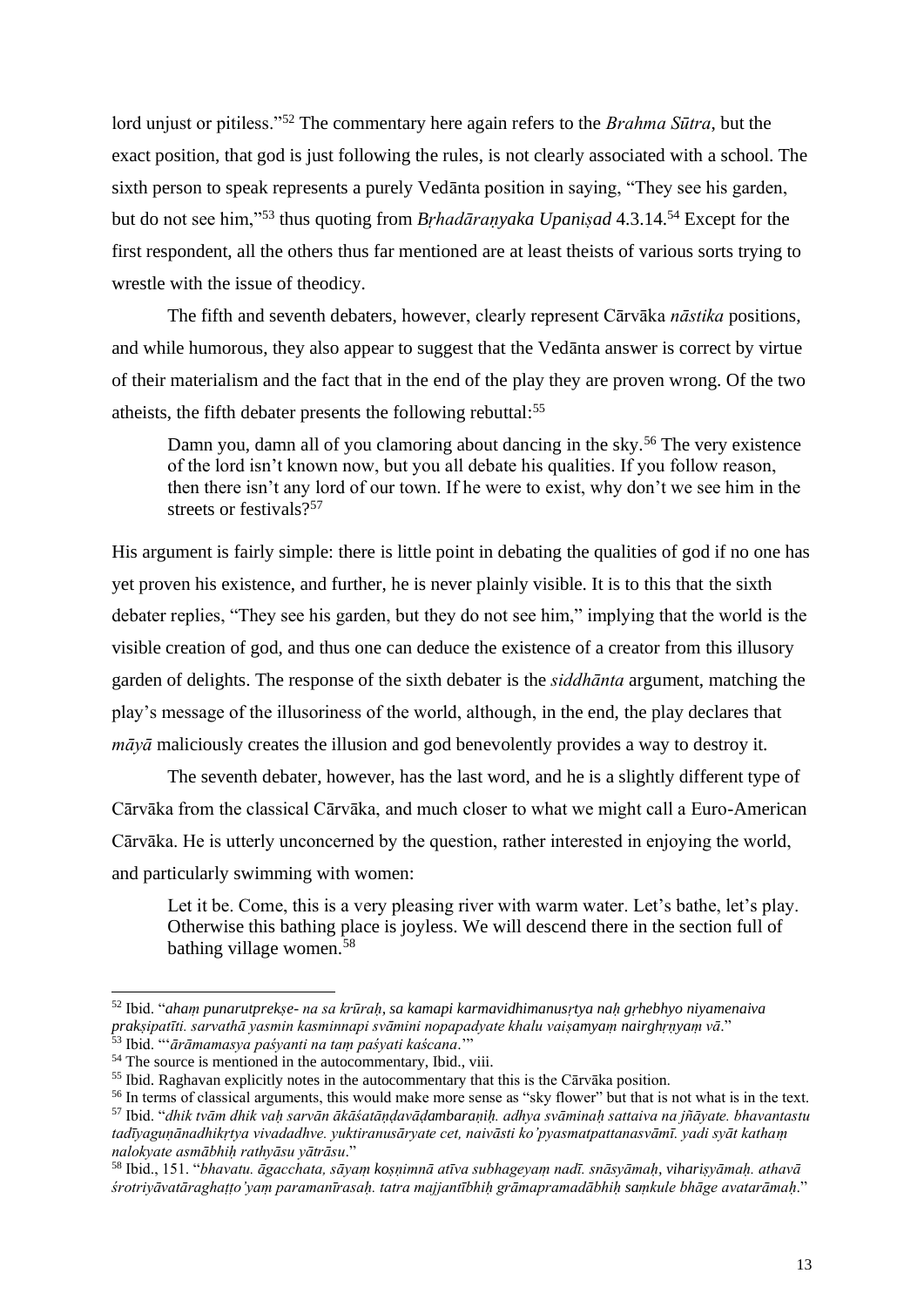As Raghavan notes in the autocommentary, this person is a certain type of Cārvāka who is a sensualist or enjoyer of pleasures.<sup>59</sup> We might call his position the classical Epicurean. This Cārvāka is ruled entirely by the senses, and his interest in bathing women echoes the beginning of the play and the lascivious nature of Ātmanātha's son, Ūlūkākṣa. Thus Raghavan establishes a connection between materialists and sensualists, and another connection between religious and moral folks, and then he establishes a strong ethical distinction between those two types of people. Further, by combining sensualism with materialism, the play once again marks the Indian and religious in contrast to a supposed Euro-American and materialist outlook. The audience is meant to laugh at the philosophical debate ending in "let's go swimming with the women," but at the same time to disdain such a sinking of the philosophical and theological into the realm of mere senses.

Ātmanātha's house represents the physical body that houses the individual self, and this house is infirm and mortal. Various conversations make this connection quite apparent in a fairly humorous manner. Toward the end of Act I, Trivarṇinī says that the unstable house could fall at any moment, even if afflicted by rain or wind, but the word used for "affliction of rain," is "*jāladosa*," which is the Tamil word for the common cold.<sup>60</sup> Raghavan here uses a nice pun to make a critical allegorical point. When Trivarninī complains that her husband refuses to fix the dilapidated house, she quotes him (in absentia) saying that all houses are falling down a little (i.e. all bodies are decaying), but that we have had previous houses (past lives), yet this is the best house (a human birth).<sup>61</sup> This last comment refers to the idea that the human birth is the best birth from which to achieve liberation, and liberation can be accomplished during life, not after death. The character of Damstri in the play represents death, and thus the threat that Ātmanātha's house will be torn down symbolizes his impending death. After Ātmanātha receives this news, a friend informs him that not only can he not escape his wife (*prakrti*), but that the lord will arrange another house,<sup>62</sup> meaning that he will be reborn with a reborn version of the same wife. As expected, Ātmanātha, wishing for complete liberation, declares that he is afflicted by the daughter of Māyā, and that if he has a say in the matter, he does not want any new house, or a new wife. In other words, he wishes for *vimukti*.

<sup>59</sup> Ibid., viii. "*saptamaḥ cārvākasyaiva rūpāntaraṃ, yo vaiṣayikasukharasikaḥ*."

<sup>60</sup> Ibid., 145.

 $61$  Ibid.

 $62$  Ibid., 151-152.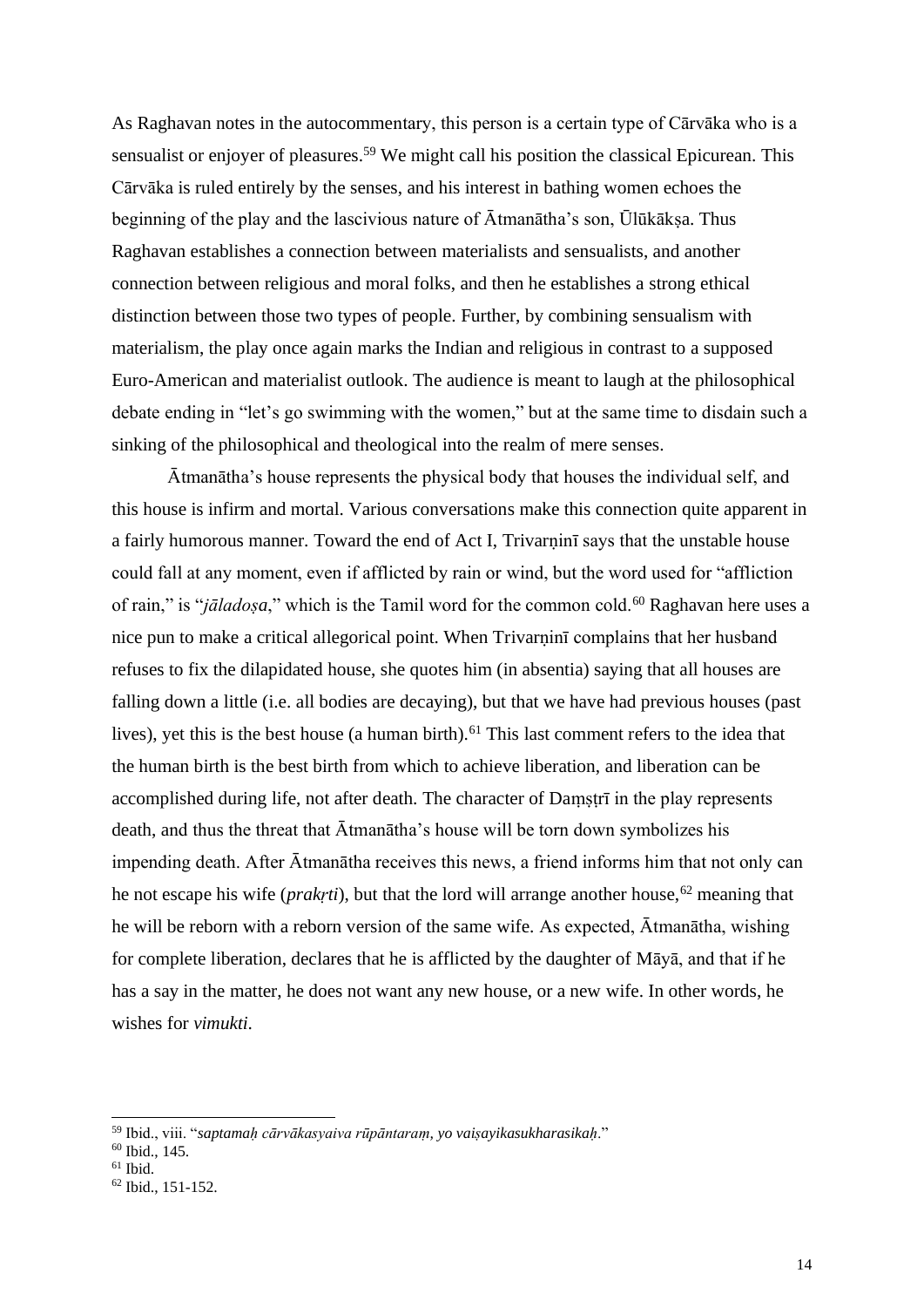The issue of divorce, indicated earlier as a means of adding comedy, also has a significant allegorical meaning in the context of the play's philosophy of liberation. Later in the argument between Trivarnini and Ātmanātha, after they have fought about a divorce, Trivarṇinī declares that she is doing everything, but Ātmanātha should be active in the world, implying that she is doing the housework but he needs to get a job. But the allegorical reading is that she projects the illusion of this world, and he should participate in this illusion through the senses and through action. The husband responds that he wishes to be free, and this second stage of life (the householder stage) is too painful. His wife replies that "effort alone is this stage of life, $63$  and that in the land of India everyone seems to have this mental illness deriding the second stage of life and going off to become sages.<sup>64</sup> This is the fundamental question of choosing between the life of a householder and the life of an ascetic.

But there is a further issue at stake in this text: the question of whether it is better to live or to die, and whether dying is the only path by which to achieve liberation. It is this fundamental question within the tradition that led many Orientalist scholars to think of Hinduism, erroneously, as negating the importance of life and the world. The final message of the play is that one can achieve liberation in this life and world, but there are hints of this perspective along the way, as well as other moments where the question and possibility of suicide reappears. Even Trivarninī declares, "The living man sees a hundred blessings." Later, a depressed Ātmanātha declines the offer when a certain Brahmin offers him a path toward another city full of pleasures, e.g. a path to heaven. Yet towards the end Ātmanātha is on the verge of suicide and declares that there is no other path to take but to depart this world, and his dialogue directly quotes but misconstrues the sense of "there is no other path" in the *Śvetāśvatara Upaniṣad*. <sup>65</sup> The old man, whom we soon learn is the supreme deity, counsels the nearly suicidal Ātmanātha, declaring that the living man sees a hundred blessings, and the embodied form is best for pursuing dharma.<sup>66</sup> The liberation in *Vimukti* is thus a this-worldly liberation achieved through knowledge, not death. The play itself dramatizes a variety of different possibilities and paths other than liberation, but in the end, Ātmanātha realizes the allegory, and thus this final verse:

You are the lord, I am *puruṣa*, the house here is my body, that Damṣṭrī is death, This wife is *prakṛti*, her sisters are the *guṇa-*s, and her mother is *māyā*. The six sons are the senses of the mind, the city is the world.

<sup>63</sup> Raghavan employs some nifty word play here: "*satyam śrama evāyam āśramaḥ*!" Ibid., 134.

<sup>64</sup> Ibid. "*kathamevaṃ viśvajanīno'yaṃ bhāratadeśe manovyādhiḥ? dvitīyāśramaṃ sarve ninditvā* 

*jñānibhūtamātmānaṃ manyante*."

<sup>65</sup> Ibid., 155. "'*nānyaḥ panthā vidyate'yanāya.*'" Śvetāśvatara Upaniṣad 3.8.

<sup>66</sup> Ibid., 157. The old man corroborates his point with quotes from the *Kumārasaṃbhava* and the *Rāmāyaṇa*.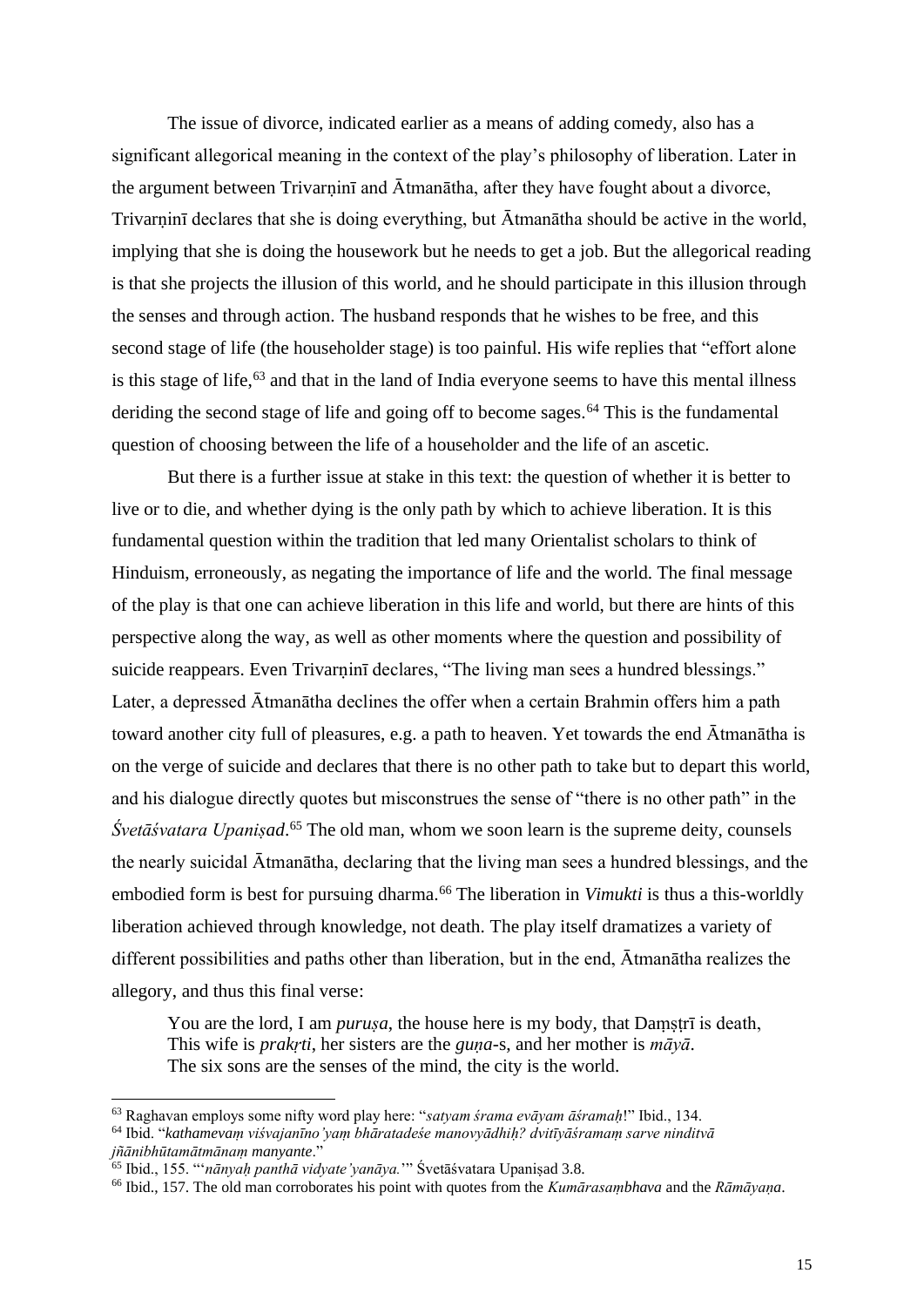Thus for the sake of release, *prakrti* becomes Good-natured,<sup>67</sup> Therefore, having seen this comedy, people ought to know.<sup>68</sup>

This last line leads us back to the idea of comedy. Raghavan's character does not merely refer to the comedy in the play: he gestures toward the comedy that *is* the whole world. Ātmanātha has achieved liberation by seeing the allegorical nature of the comedy in the events of the play, but also by seeing the world *as* a comedy, and it is a view that the play, at least as Raghavan intends it, makes available to its audience.

The *nāndī* verse that opens the play clarifies the last line of the last verse (and is clarified by it). In the *nāndī*, Raghavan criticizes the tendency to be overly involved in the material world, and he further valorizes a detached perspective from which the world appears comical:

Having hastened down illusory paths eager for banal things, we fight. Because of the loss of trivial things desired, our throats burst crying, Having seen us restless heroic actors in the great comedy of the world, The liberated lotus-faced soul laughs at us with compassion.<sup>69</sup>

The first two lines echo Raghavan's frequent critiques of materialism. The last two lines, however, provide a very different perspective: he depicts the entire world as itself a comedy, and humans as heroic actors. We soon see, however, that this description of humans as "heroic" actors was ironic. The director/Raghavan cites the verse of Ballata about the fool who mistakes a drop of water for a pearl. We laugh at this fool, but the pearl/drop simile reveals the illusoriness of value and materiality. In response to the director's comment, the friend says, "All these who appear as heroes are just clowns."<sup>70</sup> In other words, those who take themselves too seriously fail to see the illusion of this world. We are all, on this account, clowning around on the stage of life. At the end of the autocommentary, Raghavan gives a second set of "final" verses wherein he describes the whole world as a stage and the supreme lord as a stage director and spectator that makes us engage in different roles: "The sutradhāra [director of the play] is the lord of the world (Śiva) who is the witness and makes us engage

<sup>67</sup> Literally, *prakṛti*, just identified as the wife, becomes "*sattvasthā*," that which has the nature of truth or goodness, *sattva*, which is the *guna* that Candrikā represents.<br><sup>68</sup> Ibid., 160. *īśāstvam, puruso'smi, gehamiha me deham*.

<sup>68</sup> Ibid., 160. *īśāstvaṃ, puruṣo'smi, gehamiha me dehaṃ, sa daṃṣṭrī yamaḥ sā bhāryā prakṛtiḥ, guṇā bhaginikāḥ, māyā ca tāsāṃ prasūḥ/ ṣaṭ putrā mana indriyāṇi, nagaraṃ lokaḥ, vimuktyai tataḥ sattvasthā parkṛtiḥ, tathā prahasanaṃ dṛṣṭvā janā jānatām*// <sup>69</sup> Ibid., 127. *tucchebyaḥ spṛhayā prapañcasaraṇiṣvāpatya saṃyudhyataḥ*

*tuccālābhavināśato'pyavirataṃ dīryadgalaṃ krandataḥ/ asmān vīkṣya jaganmahāprahasane sañceṣṭino nāyakān jīvanmuktamukhāmbuje vijayate hāso dayāpyadbhutam*//

<sup>70</sup>Ibid., 128, "*evaṃ ca sarve'pyete nāyakaṃmanyā vidūṣakā eva*."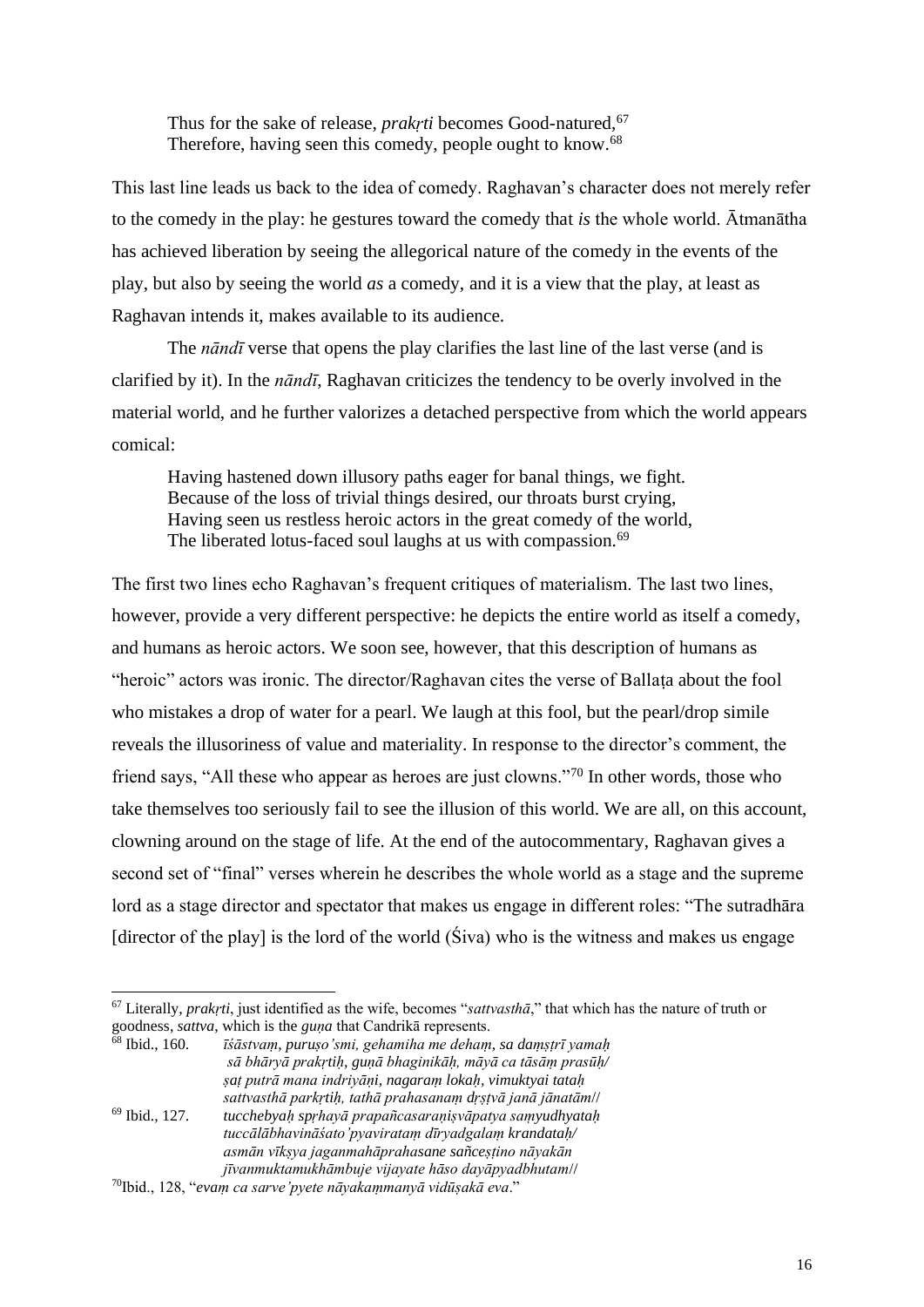in different roles. May the supreme lord be pleased by our roles."<sup>71</sup> Certainly Raghavan knew of Shakespeare's "all the world's a stage" line from *As You Like It*, but here that notion operates as a full-blown theology.

## *Conclusion: Comedy and Contemporaneity*

In *Vimukti*, Raghavan has combined two *rasa*s: *hāsya* for the lower-level comedy and *śānta* (peacefulness) for the higher-level philosophical message. At the same time, *hāsya* itself becomes the symbol of this higher level of awareness. Comedy here is thus not a matter of secular pleasure but shifts up into the realm of the theological as a sign of liberation from the thirsts and wants of mundane material life. *Hāsya* becomes a sentiment not merely of derision but of pathos for the less spiritually advanced. However, the derisiveness of *hāsya* is not lost altogether, as the materiality from which liberation can be obtained, and at which one is supposed to laugh, is subtly painted as one of capitalist modernity and Western values. The opening verse and prologue's complaints about the modern businessman and his ignorance and neglect of Indian culture imply the author's rejection of Western culture and its capitalist mentality. He is laughing at the West. Recalling that *Vimukti* was written in 1931 when young and idealistic Raghavan was associated closely with the Independence movement of the activist S. Satyamurthi, the play's exhortation for liberation from materiality as defined by Western consumerism reads as a call for liberation that is not merely philosophical but also political. Also, considering that *Vimukti* was written a mere two years after the 1929 Wall Street stock market crash and ensuing global financial crisis, the play could be read, in a small way, as exhibiting anxiety about capitalism run amok. In place of capitalism and the materialist culture with which the colonists dominated the subcontinent, Raghavan's play expresses a need to return to the spiritual, the supposed expertise of the Orient. He calls for an emancipation from nonreligion, especially from atheism, and an emancipation that leads to a comic vision that makes fun of family foibles but also of Western morality and materialism.

In closing, I want to return to Raghavan's conviction, noted in the first paragraph, that the "Indian mind" is "predominantly philosophical" and therefore must have comedy. I pointed out there that this was a sort of self-Orientalizing. Operative in *Vimukti* I think is the old trope, much discussed, that posits a West with superior material abilities and the East as superior in spirituality. It is a trope that Hindu nationalists of various stripes have long resorted to in order to create an inner identity unassailable by European capitalist prowess.

<sup>71</sup> Raghavan, *Vimukti ṭīkā*, xi. *sūtradhāraśca sākṣī ca yo jagannāṭyakautukī/ sa nāṭyayogairasmākaṃ prīyatāṃ parameśvaraḥ*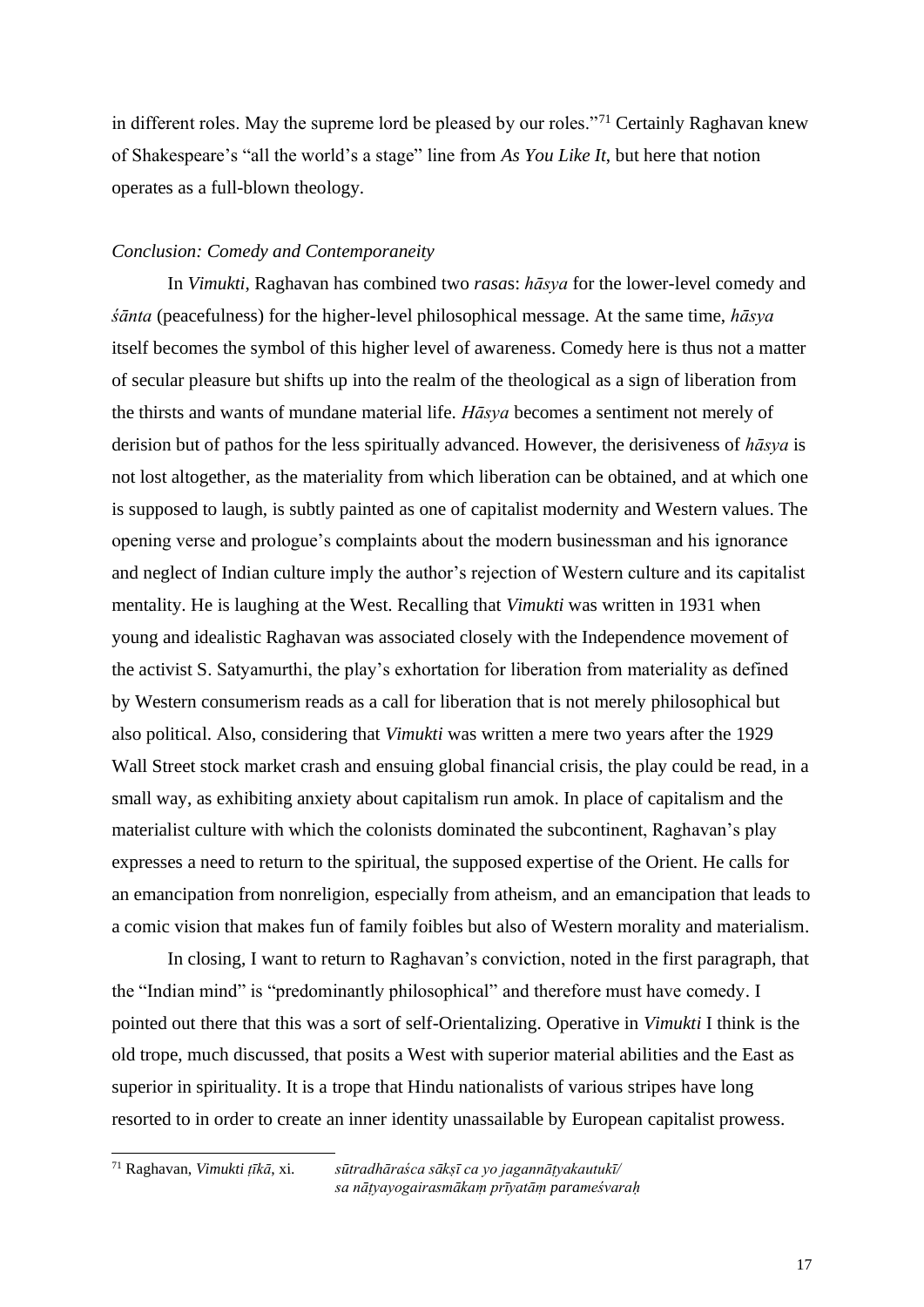Partha Chatterjee finds this formulation as far back as the work of Bankimchandra Chattopadhyay and writes: "The superiority of the West was in the material of its culture….But culture did not consist only of the material aspect of life. There was the spiritual aspect too….In the spiritual aspect of culture, the East was superior – and hence undominated."<sup>72</sup> The unfortunate positivism of this quote notwithstanding, the trope of East/spiritual, West/material has a long history in both European and Indian thought, and it is picked up in elite Indian circles in the colonial and postcolonial era as a means of creating a strong national identity identified with religion. What is particularly interesting about *Vimukti* is that Raghavan seems to coalesce this trope with the play's allegory of *prakṛti* and *puruṣa*, and the soul's liberation from the material plays out as an allegory of materialism vs. spirituality that hints at this larger supposed civilizational duality and suggests not only a liberation of soul from matter but of Indian spiritual prowess from debased and materialistic Western mores. In short, it is a combination of a new trope with an old philosophical concept. This mixture of old philosophy with modern ideas is what I think makes *Vimukti* so compelling as a text.

Not only that, but *Vimukti*, we should not fail to note, is also in the old language of Sanskrit and includes Tamil language and modern ideas translated into Sanskrit. I might agree with Sheldon Pollock's concern, in his declaration of Sanskrit as dead, that the text is not fully a communicative medium as it likely reached only a small audience. But to Pollock's argument that Sanskrit lost the ability to "make literary newness, or as a tenthcentury writer put it, 'the capacity continually to reimagine the world,"<sup>73</sup> I would counter with the example of *Vimukti* that certainly is an example of literary newness and has reimagined not just philosophy, combining it with comedy, but has injected a modern view of a divided East and West mapped on to an old philosophical duality of spirit and matter. In addition, I would make the claim that *Vimukti* in a language other than Sanskrit would lose its philosophical depth lent it by the use of frequent classical Sanskrit quotations and an autocommentary. The language itself, I think, gives it an air of tension between classical old language and contemporary farce, a productive tension that feeds the play's tension between materialist modernity and an attempt to forge an Indian identity steeped in Sanskrit culture and philosophy. Yet as much as I read a political dimension into the text, it is not the whole

<sup>72</sup> Partha Chatterjee, *Nationalist Thought and the Colonial World: A Derivative Discourse*, (Minneapolis: University of Minnesota Press, 1986), 66. See also Partha Chatterjee, *The Nation and Its Fragments: Colonial and Postcolonial Histories* (Princeton: Princeton University Press, 1993) 6.

<sup>73</sup> Sheldon Pollock, "The Death of Sanskrit," *Comparative Studies in Society and History*, Vol. 43, No. 2 (2001): 392-426, 414.